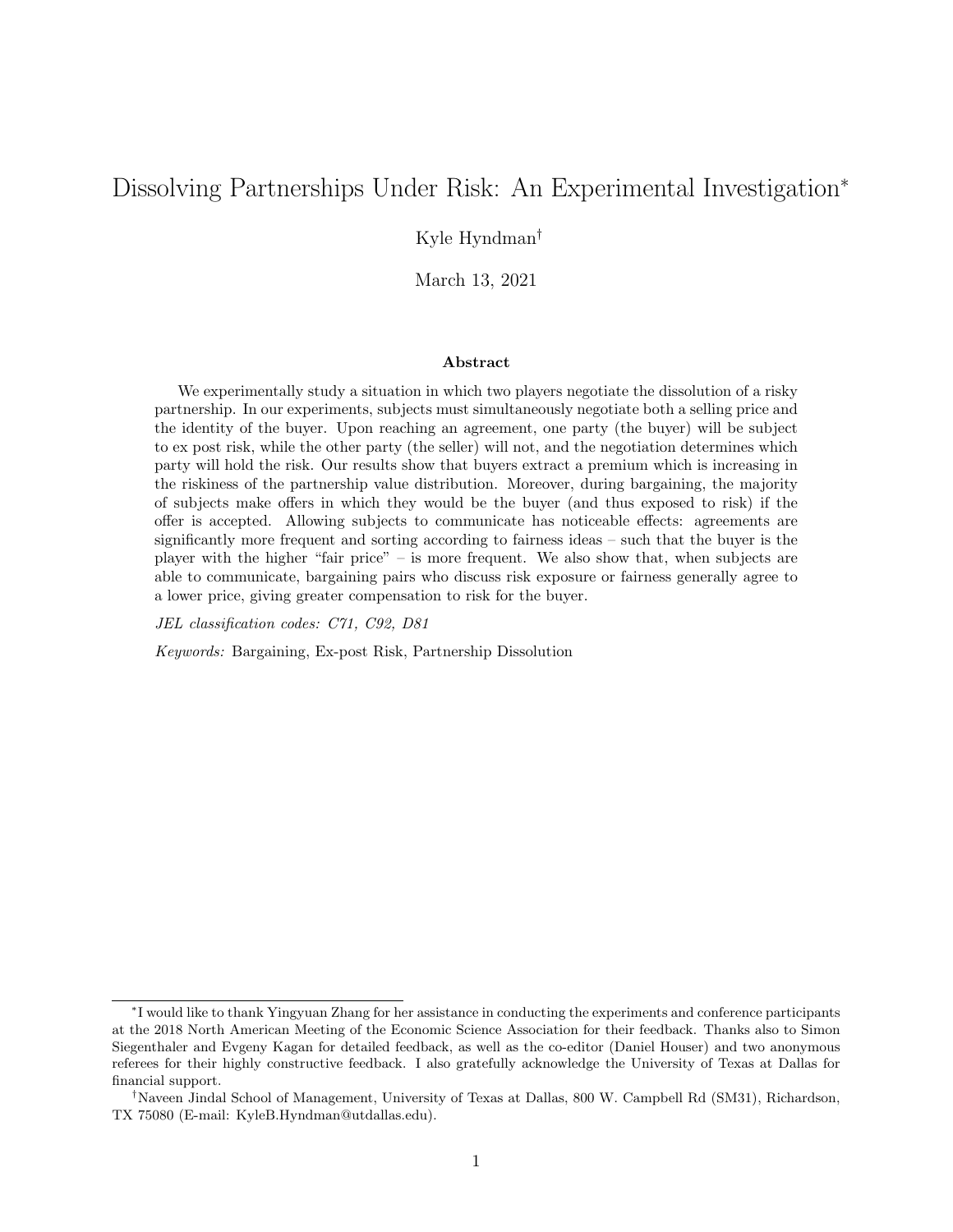# 1 Introduction

Partnerships represent an important part of our business (e.g., joint ventures) and social (e.g., marriages) fabric. Yet, it goes without saying that not all partnerships are ultimately successful. For example, numerous studies have shown that about 50% of partnerships are dissolved (Coopers and Lybrand, 1986; Bamford et al., 2004; Anderson and Jap, 2005; KPMG, 2009) and almost half of first-time marriages eventually end in divorce (Aughinbaugh et al., 2013).

Given the importance of partnerships to our economic and social lives, and given that they often end in failure, considerable attention has been devoted to the topic by economic theorists starting with the seminal paper of Cramton et al. (1987), who took a mechanism design approach to understand how to efficiently dissolve a partnership when the underlying valuations of partners were private information. McAfee (1992) considered a similar setting but restricted attention to "simpler" mechanisms such as first and second price auctions and the buy-sell clause, in which one partner proposes a price and the other partner decides whether she would like to buy or sell at that price.<sup>1</sup> As shown by McAfee (1992), the buy-and-sell clause may lead to an inefficient allocation wherein the partnership may not be purchased by the partner who values it most. In part, this is because the buy-sell clause often exogenously specifies the roles of the partners as either the proposer or the chooser. de Frutos and Kittsteiner (2008) suggested that negotiation over the right to choose who gets to make the offer could be one way to dissolve partnership in an ex post efficient manner.<sup>2</sup>

Much of the theoretical literature cited above, as well as the experiments conducted that relate to partnership dissolution (e.g., Kittsteiner et al., 2012; Qin and Zhang, 2013; Landeo and Spier, 2013, 2014; Brown and Velez, 2016) involve situations in which the partners have different, and private, valuations for the underlying partnership. While this is important and relevant, we are interested in another aspect of partnerships. In particular, they are often risky. For example, a restaurant's underlying future business prospects are highly uncertain. Therefore, dissolving a restaurant partnership means that the buyer obtains a risky asset and the seller receives a fixed, riskless, payment. As another example, for a couple divorcing, while financial assets may be easily divisible, a house is not and, moreover, the home's resale value is subject to uncertainty.

In this paper, we are interested in the joint problem of how partners can simultaneously decide on a price and an allocation of an indivisible risk – that is, who will be the buyer of a risky asset and what price will they pay to the seller. White (2006, 2008) has theoretically studied the issue of bargaining with asymmetric exposure to risk for the case in which the risk holder is exogenously specified before bargaining. She showed, unsurprisingly, that the party exposed to risk will typically receive a risk premium. More surprisingly, she also provided conditions under which the exposed

<sup>1</sup>See also Jehiel and Pauzner (2006) and Segal and Whinston (2012) for another economic treatment and Ayres and Talley (1995) for a more legal approach which touches on partnership dissolution.

<sup>&</sup>lt;sup>2</sup>In contrast to our paper where the value is the same (but risky) to both partners, in de Frutos and Kittsteiner  $(2008)$ , each partner has a privately known value,  $v_i$  which are drawn independently from a commonly known distribution. Thus, ex post efficiency in their paper is that the buyer is the partner who values it most highly, while in our paper, efficiency is that the less risk averse partner is the buyer.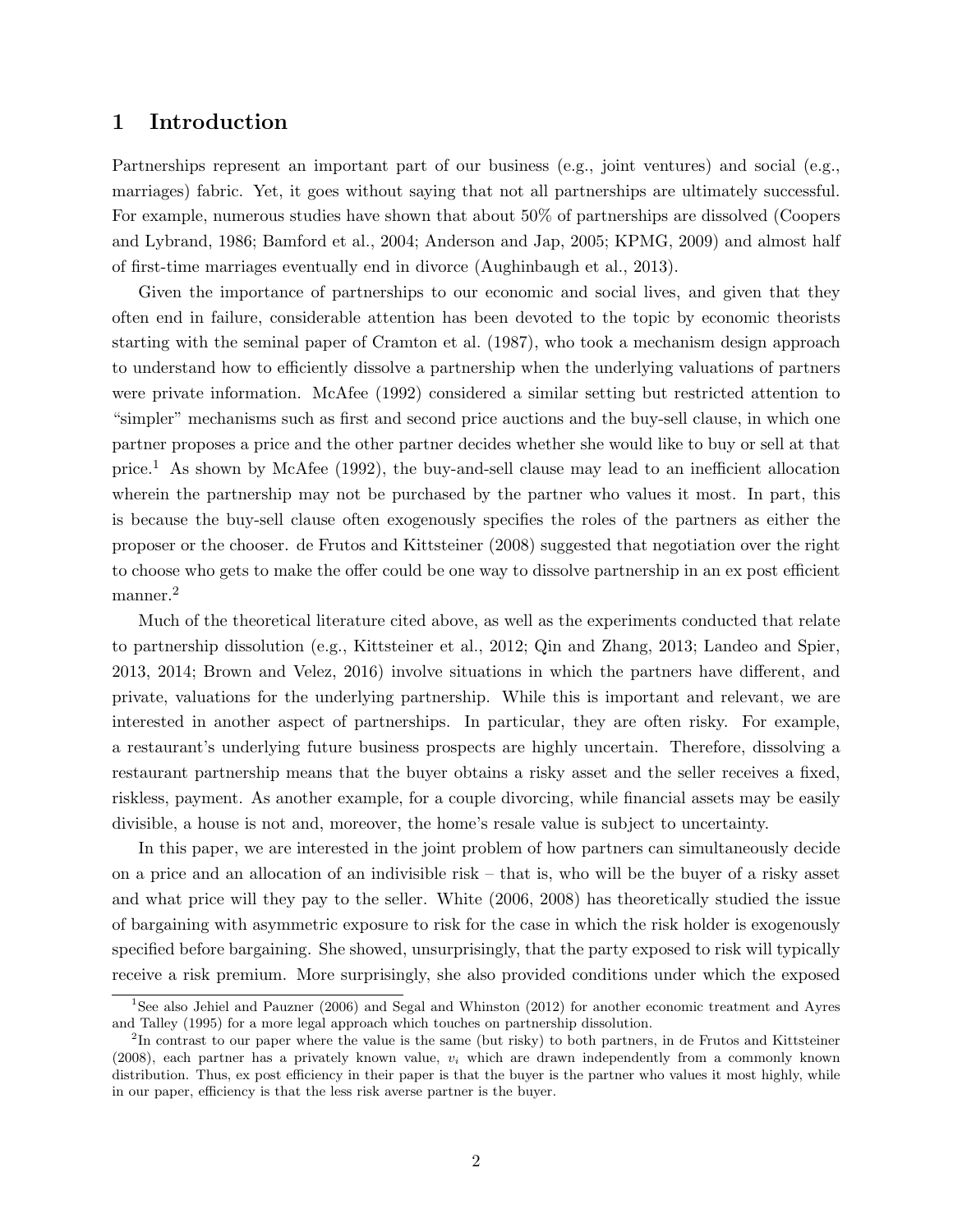agent may actually prefer to bargain over a risky pie-distribution. Experimentally, for the case in which the risk holder is exogenously specified, Embrey et al. (2021) verified that exposed agents receive a risk premium and that it can be large enough that these exposed agents benefit from risk. However, they showed that the conditions under which this happens are markedly different from White's theory (in that it is the comparatively less risk averse residual claimants who benefit, while White's theory predicts the opposite). We will show a related result in that a majority of the players in our experiment – through their offers – reveal a preference to be the one to bear the risk.

In a supply-chain setting, Davis and Hyndman (2019) showed that (inventory) risk holders typically suffered in the negotiations and, when the allocation of risk was endogenous, most players tried to avoid holding risk. They argued that this was, in part, due to an anchoring bias in bargaining which arose because of the way in which the size and division of the pie was determined.<sup>3</sup> Our setting is simpler in that the size of the pie is exogenously given and players only have to negotiate over the division of the pie and who will bear the risk. As noted above, and shown below, in our simpler bargaining setting, a majority of players prefer to bear the risk.

In our experiment, subjects are co-equal owners in a partnership that must be dissolved. The business is worth  $20+X$ , where X is a random variable taking value  $\pm \mu > 0$  with equal probability. The players are then given time to negotiate in an unstructured fashion over two dimensions: (i) the identity of the buyer and the seller and (ii) a price,  $p$ , that the buyer pays to the seller for his/her share. The seller's payment is, therefore, fixed while the buyer's payoff is subject to risk. Within the same experimental session, we vary the riskiness of the pie-distribution. We also consider two between-subjects variations: one in which players can only exchange offers and another in which subjects can engage in chat-box communication during bargaining.

With this design, we are able to test some key predictions from the Nash bargaining solution. Namely, whether the price for the business decreases as risk increases, and whether there is efficient sorting due to risk preferences. Specifically, as we will show, if the players' risk preferences are sufficiently close, then the Nash bargaining solution randomizes over the identity of the buyer. The reason is, when risk preferences are close, the Pareto frontiers of two fictitious Nash bargaining problems (one where each player commits to buying) intersect, which creates a region where the frontier can be expanded by randomizing over who buys. However, as soon as the players' risk preferences are far enough apart, then the less risk-averse player should be the one to buy. We are also able to test whether communication increases the likelihood of efficient sorting according to risk preferences.

Our results show that the price is, indeed, decreasing as the pie-distribution becomes more risky. Thus, buyers do get increasing compensation for their increased risk exposure. Interestingly, this compensation is of a comparable magnitude to that reported in Embrey et al. (2021) for the case of exogenous exposure to risk. We also show that there is some sorting into buyer/seller roles

<sup>3</sup>Specifically, in the supply chain setting, players negotiated over a wholesale price (i.e., a price paid by, say, a retailer to a supplier) and an order quantity. The order quantity determines the size of the pie, while the wholesale price determines the division of the pie. Davis and Hyndman (2019) showed that players anchored on a wholesale price that seemed fair in that it split the difference between the supplier's cost and the retailer's selling price, but failed to adequately adjust for the asymmetric exposure to risk.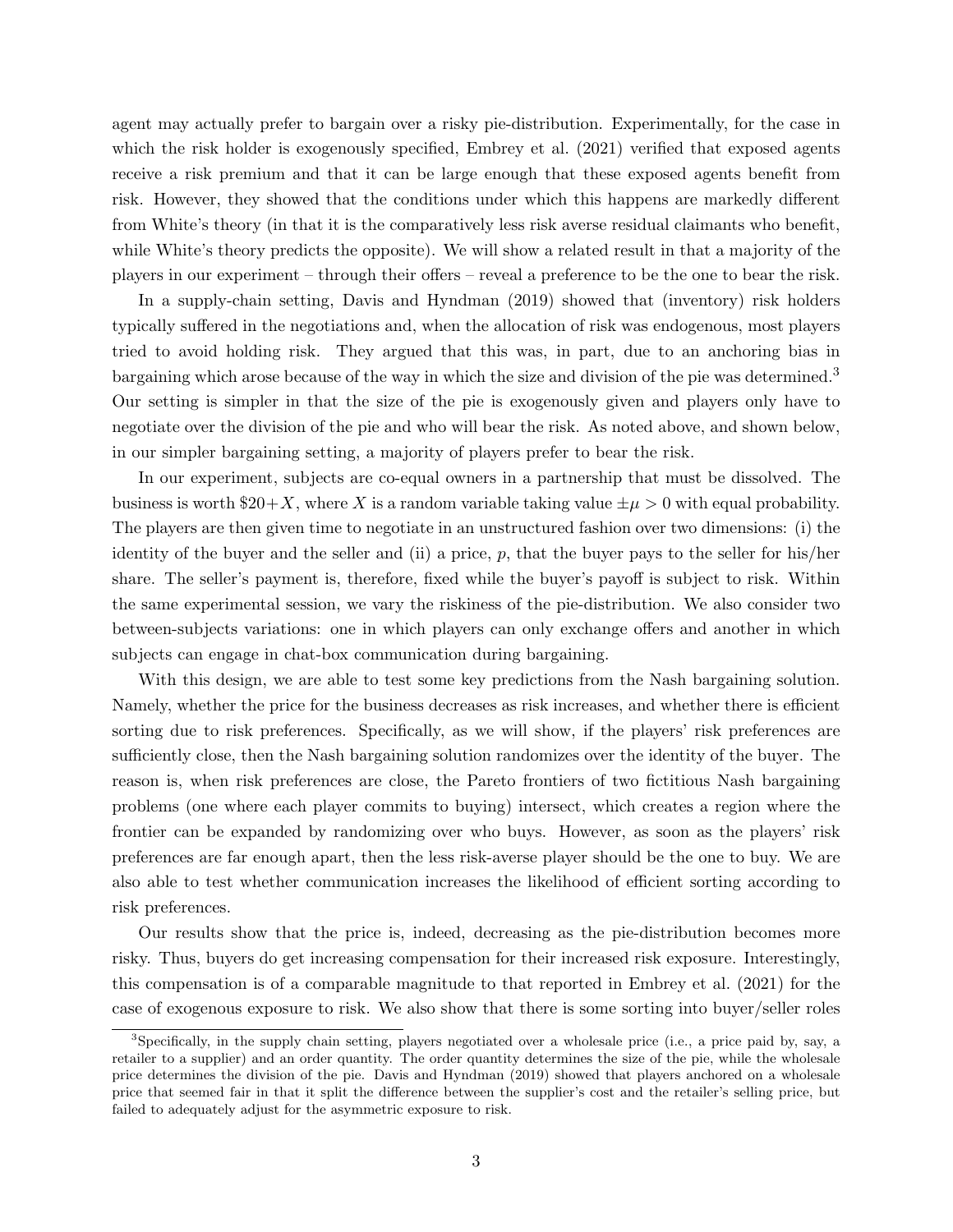according to risk preferences, particularly when the differences in risk preferences are especially large. However, the sorting that does occur is much less than the underlying theory would predict. In fact, we show that most players appear to prefer to be the buyer – revealing that the lower price that they pay is sufficient to compensate them for their risk exposure.

Our results on communication are somewhat mixed. Consistent with previous results in the bargaining literature, communication appears to increase the frequency of agreement, but it does not increase the frequency of efficient sorting according to risk preferences. It does, however, increase the frequency of sorting based on fairness ideas. As we discuss below, we elicited subjects' idea of a "fair price" for the partnership. In general, there is some evidence that the buyer is more likely to be the player with the higher "fair price", and this is further enhanced when communication is possible. Our analysis of the chat messages show that bargaining pairs frequently talk about the underlying risk exposure of being the buyer as well as concerns about the fairness of proposals. We also show that the final, agreed upon, price is significantly lower when either risk, fairness or both are discussed during the negotiation than when neither are mentioned.

In the next section, we provide details on our experimental design, provide a brief theoretical analysis based on the Nash bargaining solution and derive our hypotheses. In Section 3 we provide our main experimental results, while Section 4 discusses in more detail the effect of communication on outcomes. Finally, Section 5 concludes.

# 2 Experimental Design, Theory and Hypotheses

### 2.1 Experimental Design

All of our experiments took place at the Laboratory for Experimental Operations and Economics at the University of Texas at Dallas in February and September 2016. In total, we conducted 12 sessions and each session had 12 subjects. The experiment consisted of two treatments  $-6$  sessions of each – which differed based on whether chat communication was allowed during bargaining or not. Each session was divided into three parts: the main bargaining experiment, a risk elicitation experiment and a post-experiment survey. Subjects were told that there would be an additional experiment after the bargaining experiment, but they were not given details about it until the after the completion of the bargaining experiment. In total, 144 subjects participated and earnings averaged \$19.18 (min. \$4.27; max. \$37.00). All sessions took less than 90 minutes to complete and were conducted in zTree (Fischbacher, 2007).

We now describe the structure of each bargaining period in our experiment. In total there were 9 bargaining periods. In each period, subjects were matched into pairs. In each subsequent period, subjects were rematched in such a way that they would never interact with the same player twice.

In each period, subjects were told in the instructions (available in Appendix B) that they, and their match, were equal owners of a partnership that now needed to be dissolved. They would then have four minutes to negotiate the dissolution of the partnership. There were two parameters that needed to be agreed upon. First, they had to determine a purchase price for one of the subject's share of the partnership. Second, they had to determine which of the two players would purchase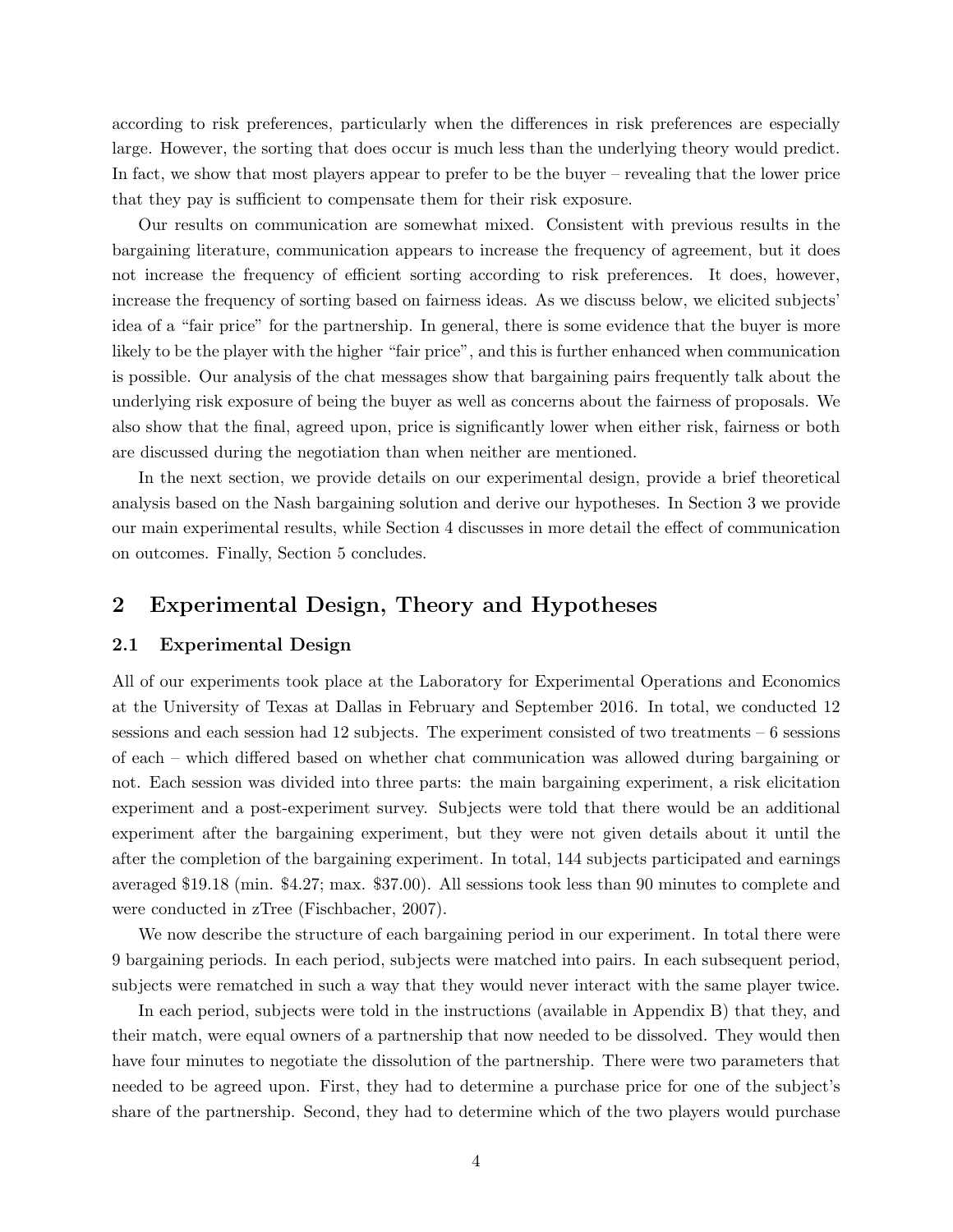the partnership from the other. Owning the partnership was risky. In particular, the gross payoff to the player who bought the partnership was either  $\pi - \mu$  or  $\pi + \mu$ , with each value being equally likely; and, in the experiment,  $\pi = $20$ . That is, owning the partnership had an expected value of \$20, but it was risky. In the experiment, we varied the level of risk; specifically,  $\mu \in \{4, 6, 8\}$ , with each value occurring in three periods. At the time of bargaining, it was common knowledge what the value of  $\mu$  was.

If the players reached an agreement, then the person who purchased the other's share of the partnership received either  $20 + \mu - p$  or  $20 - \mu - p$ , where  $\mu$  captures the riskiness of the partnership and  $p$  is the agreed upon price. On the other hand, the person who sold their share of the partnership would receive the agreed upon price, p. This creates an asymmetry because the buyer's payoff is subject to risk, while the seller's payoff is not. If the players did not agree within the four minute time limit, then they both received nothing for that period.

At the end of the nine bargaining periods one period was selected at random for payment. After this, subjects completed an incentivized risk elicitation task in which they had to report several certainty equivalents for various lotteries, one of which would be randomly selected to count for an additional payment. To make the risk elicitation similar to the main experimental bargaining task, the elicitation was framed as the price at which they would be willing to sell a specified binary lottery. An example screenshot from this exercise can be found in Appendix C. With this risk elicitation, we estimated subjects' risk preferences, assuming CRRA utility of the form,  $u(x) = \frac{1}{1-\rho}x^{1-\rho}$ , where  $\rho > 0$  indicates risk aversion and  $\rho = 0$  denoting risk neutrality. One subject was estimated to be risk seeking, four others were estimated to be approximately risk neutral with  $|\rho| < 0.1$ , while the other 139 subjects displayed some degree of risk aversion. The median risk coefficient was approximately 0.467 and the 25th and 75th percentiles were approximately 0.32 and  $0.56^{4}$ 

In the survey, we asked subjects to report their fairness ideas regarding a fair purchase price. Specifically, for each pie-distribution, indexed by  $\mu \in \{4, 6, 8\}$ , we asked, "Suppose that the partnership is either worth  $20 - \mu$  or  $20 + \mu$  with equal probability. In your opinion, what would be a 'fair' purchase price?" This elicitation was not incentivized.

### 2.2 Theoretical Analysis

Since bargaining is unstructured, we are motivated to look at the Nash bargaining solution.<sup>5</sup> We will focus our attention on CRRA utility. Suppose that player i buys player j's share at price  $p$ . We suppose that the value of owning the partnership is distributed according to  $\pi \pm \mu$ , with equal

<sup>&</sup>lt;sup>4</sup>As a comparison to the literature, our subjects are somewhat more risk averse than in Embrey et al. (2021), but both the subject pool differed as well as the elicitation method.

<sup>&</sup>lt;sup>5</sup>Note, in particular, that we are assuming common knowledge of risk preferences. While Myerson (1984a,b) has made progress by defining an extension of the Nash bargaining solution to the case of incomplete information, Embrey et al. (2021) show that it is exceedingly difficult to make theoretical progress in a model with asymmetric exposure to ex post risk (though, as noted elsewhere, simpler than the current setting in which the risk holder is exogenously given). Moreover, we follow recent experimental papers (e.g., Bolton and Karagözoğlu  $(2016)$ ) who implement an unstructured bargaining protocol while using the Nash bargaining solution based on common knowledge of risk preferences in order to generate predictions.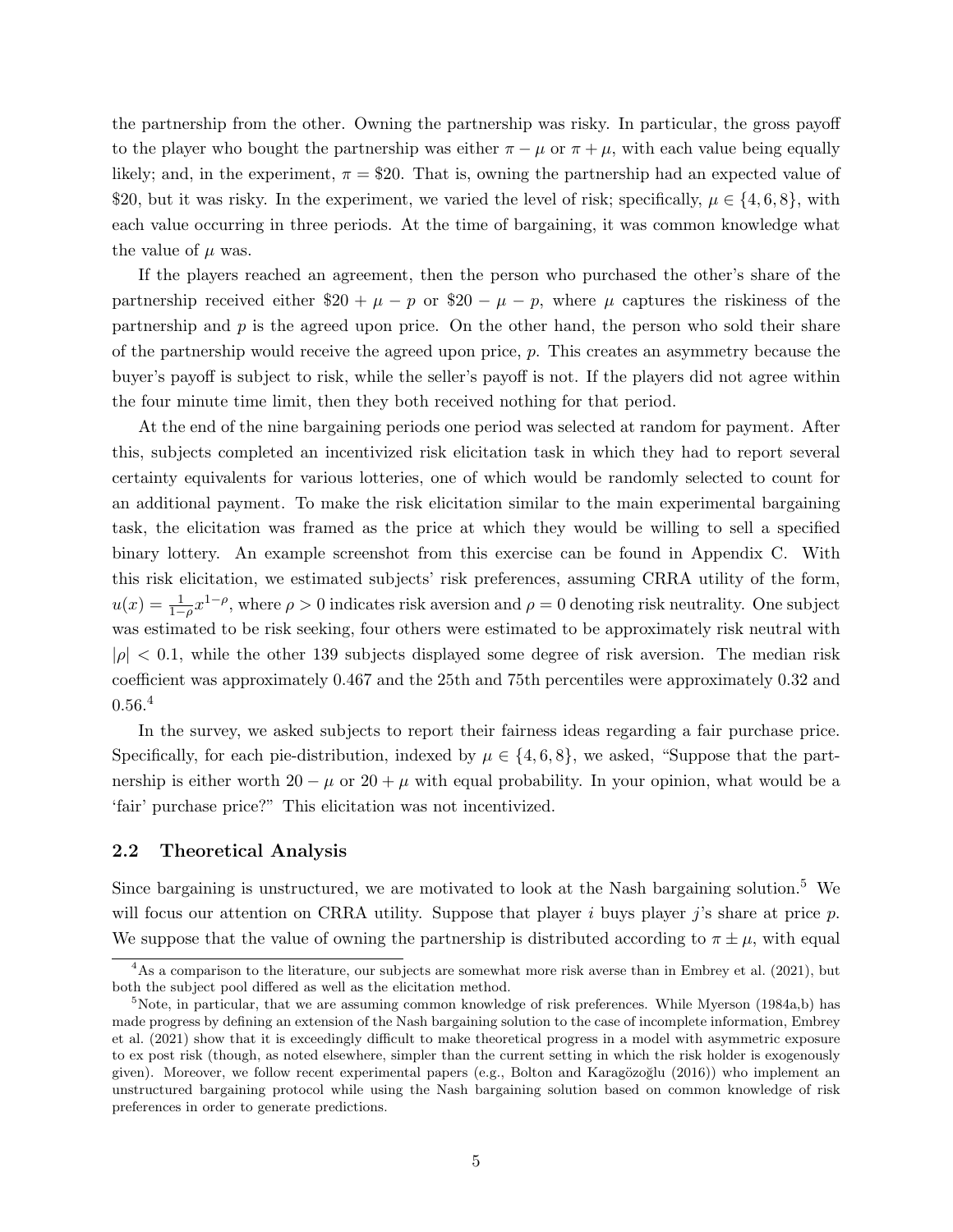probability, where  $\mu > 0$  captures the riskiness of owning the partnership. In this case, the utility of each player is given by:

$$
u_{i,b}(p) = \frac{1}{2(1-\rho_i)} ((\pi + \mu - p)^{1-\rho_i} + (\pi - \mu - p)^{1-\rho_i})
$$
  

$$
u_{j,s}(p) = \frac{1}{1-\rho_j} p^{1-\rho_j}.
$$

As we vary p, we can construct the Pareto frontiers under the assumption that player 1 buys, and under the assumption that player 2 buys. In Figure 1, we carry out this exercise for two different sets of risk parameters. In panel (a), the players have identical risk preferences, while in panel (b), player 2 is more risk averse than player 1. The solid line represents the case where player 1 commits to buying, while the dashed line represents the case in which player 2 commits to buying. The dot on each frontier represents the Nash bargaining solution under the relevant assumption on which player buys. Panel (c) presents the same information as in panel (a) but zooms in on the relevant region surrounding the two Nash bargaining solutions where player 1 or player 2 commits to buying, and also including (black dot beyond the Pareto frontiers) the Nash product when ownership is randomized.

First, observe that in both cases, if players could commit to a course of action, they would commit to being the buyer. This is true even for player 2 when he is strictly more risk averse than player 1. However, such a commitment is not credible for player 2 when he is significantly more risk averse. As can be seen in panel (b), there is a region in which player 1 buys which Pareto dominates the Nash bargaining solution in which player 2 buys. On the other hand, such a commitment by player 1 would be credible since, when she is strictly less risk averse than player 2, no allocation in which player 2 buys would yield a Pareto superior outcome to the Nash bargaining solution when player 1 buys.

Although both players would prefer to buy, we see that when the difference in risk aversion is large between players 1 and 2, the more risk averse player only benefits by a relatively small amount from buying, while the less risk averse player benefits much more substantially from being the buyer. Therefore, while we would expect the less risk averse player to be the buyer, it should be much more likely to occur the larger is the difference in risk aversion — the less risk averse subject has much more to fight for, while the more risk averse person has much less to fight for. When both subjects have identical risk preferences, then we should expect them to essentially randomize which party is the buyer.

Of course, this intuition can be formalized. Specifically, since the identity of the buyer is part of the negotiation, it makes sense to include this in the calculations for the Nash bargaining solution. Denote by  $\lambda_i \in [0,1]$  the probability that player i is the buyer, where  $\lambda_1 + \lambda_2 = 1$ . Then, the expected utility of player  $i$  is then:

$$
U_i(p,\lambda_i) = \frac{1}{1-\rho_i} \left( \lambda_i (0.5(\pi+\mu-p)^{1-\rho_i} + 0.5(\pi-\mu-p)^{1-\rho_o}) + (1-\lambda_i)p^{1-\rho_i} \right).
$$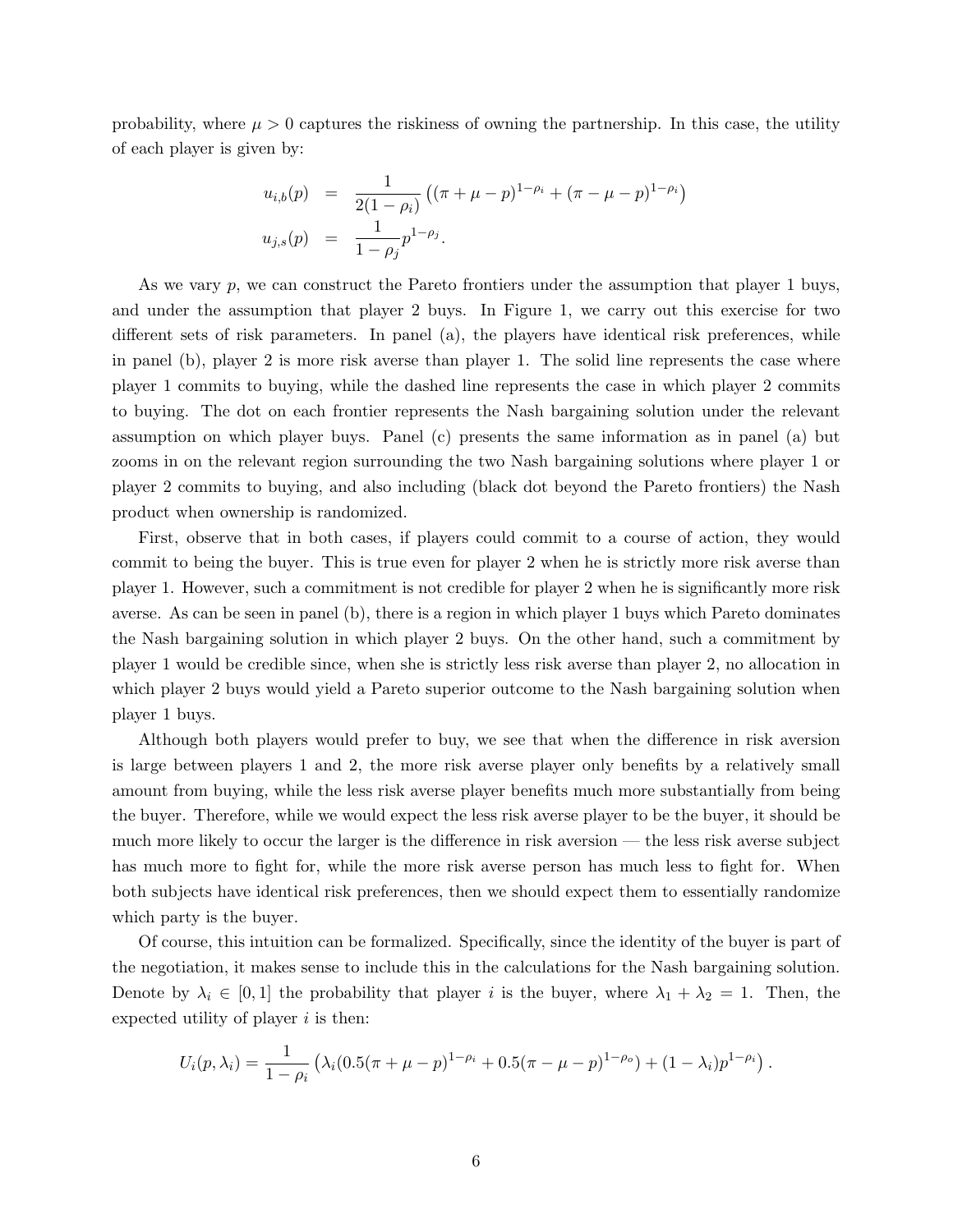Figure 1: Pareto Frontiers When Player 1 or Player 2 Commit to Buying







Note: In each plot, the dots represent the Nash bargaining solution for the relevant case in which one player commits to buying. Panel (c) is for the same parameter set as (a) but zoomed-in on the relevant region. It also shows the Nash product for the case of equal randomization.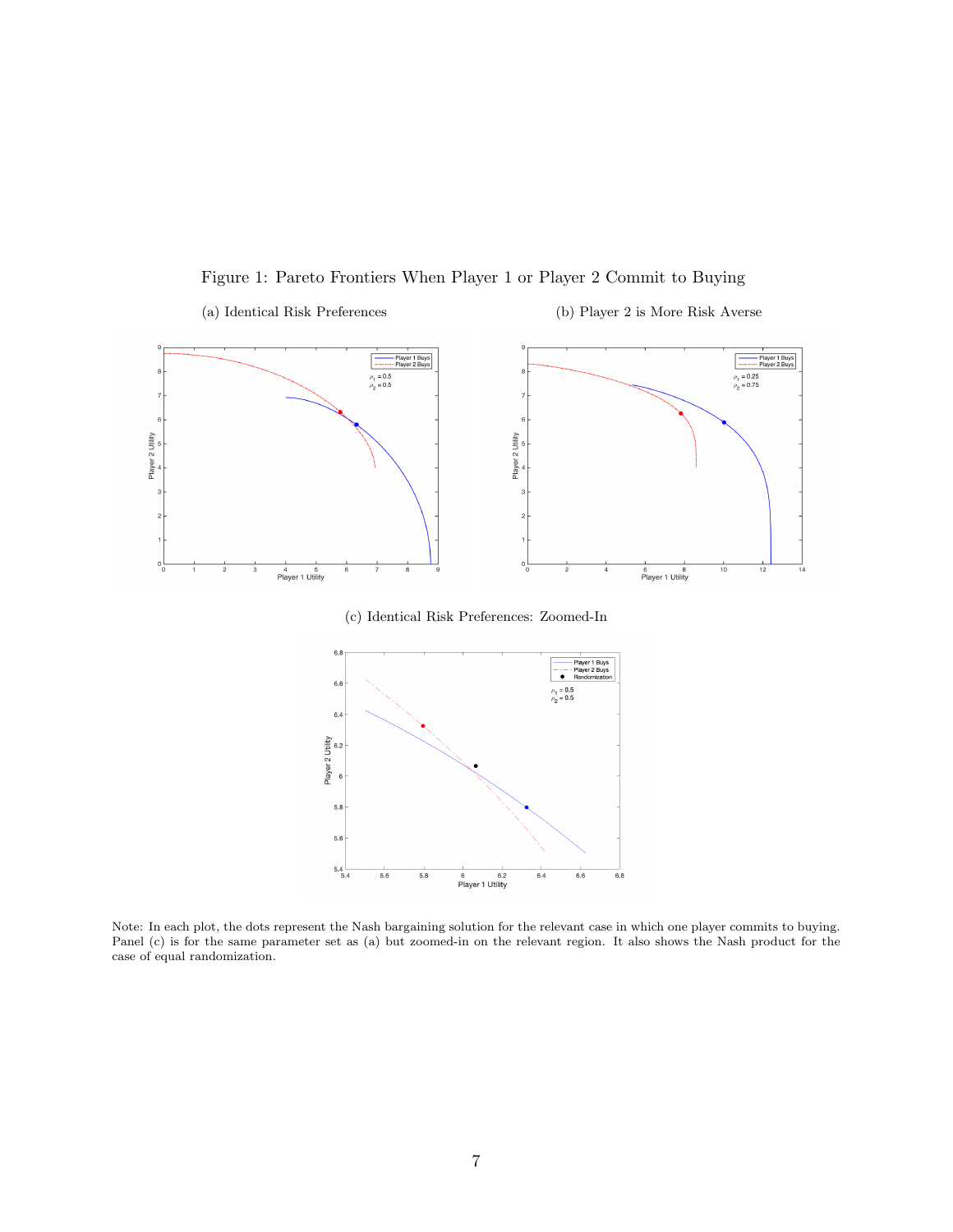We can then solve for the Nash bargaining solution by solving:

$$
\max_{p,\lambda_1} U_1 U_2
$$
  
s.t. 
$$
0 \le p \le \pi - \mu
$$
  

$$
0 \le \lambda_1 \le 1
$$
  

$$
\lambda_2 = 1 - \lambda_1
$$

Analytical solutions are difficult to obtain, but some intuition is possible. Consider the case of Figure  $1(a)/(c)$  in which players have identical risk preferences. By randomizing who is the buyer, while keeping the price fixed, it can easily be seen that this will lead to a higher Nash product than the case in which either player is the buyer for sure (the black dot in panel (c) beyond the frontiers when either player commits to buying).<sup>6</sup> In fact, as we show in the appendix, with identical risk preferences, both players get an equal chance to be the buyer. From a strictly utilitarian point of view, because both players are risk averse, the best thing would be for both players to share the risk equally. Given that this solution is not available, the best that the players can achieve is to randomize over the identity of the buyer and "share" the risk that way. That is, the best-case scenario is for the players to each take 50% of the risk 100% of the time (however, this is not implementable because of the need to dissolve the partnership); the next-best alternative is for each player to take 100% of the risk 50% of the time; and the worst option is for one player to take 100% of the risk 100% of the time. In the appendix, we formally prove that when players have identical, risk-averse, preferences then an equal randomization over the identity of the buyer generates a strictly higher Nash product than when one player buys for sure.

As player 2 becomes more risk averse, the frontiers shift such that the solid line rises relative to the dashed line (as can be seen by comparing Figures  $1(a)/(c)$  and  $1(b)$ ). As long as the risk preferences are not too different, it is possible to find a price and a probability (greater than 50%) of player 1 being the buyer which generates a higher Nash product. This is because, when risk preferences are not too different, there are efficiency gains to sharing the risk by continuing to randomize over the identity of the buyer. However, eventually the risk preferences become too extreme and the Nash product is maximized when player 1 is guaranteed to be the buyer. When player 1 is more risk averse than player 2 the situation is reversed. As long as risk preferences are not too different, then player 1 will buy with some probability less than 50%. However, eventually, as the difference in risk aversion increases, then player 2 will buy with certainty. As we argue in the appendix, because randomization over the identity of the buyer is *strictly* optimal for the case of identical risk preferences, the underlying continuity of the problem guarantees that there is a range of unequal risk preferences for which randomization remains optimal even if, counterintuitively, this means that's the more risk averse player buys with strictly positive probability. However, numerical calculations suggest that, for the CRRA risk preferences and type of risks that we consider, this

<sup>&</sup>lt;sup>6</sup>In Lemma 3 in the appendix, we formalize this and show that when risk preferences are identical, there does not exist an alternate price and allocation such that one player buys for sure that Pareto dominates the utilities achieved in the Nash product with equal randomization. Moreover, the logic of the proof is not strongly tied to the CRRA assumption and can be expected to hold more broadly.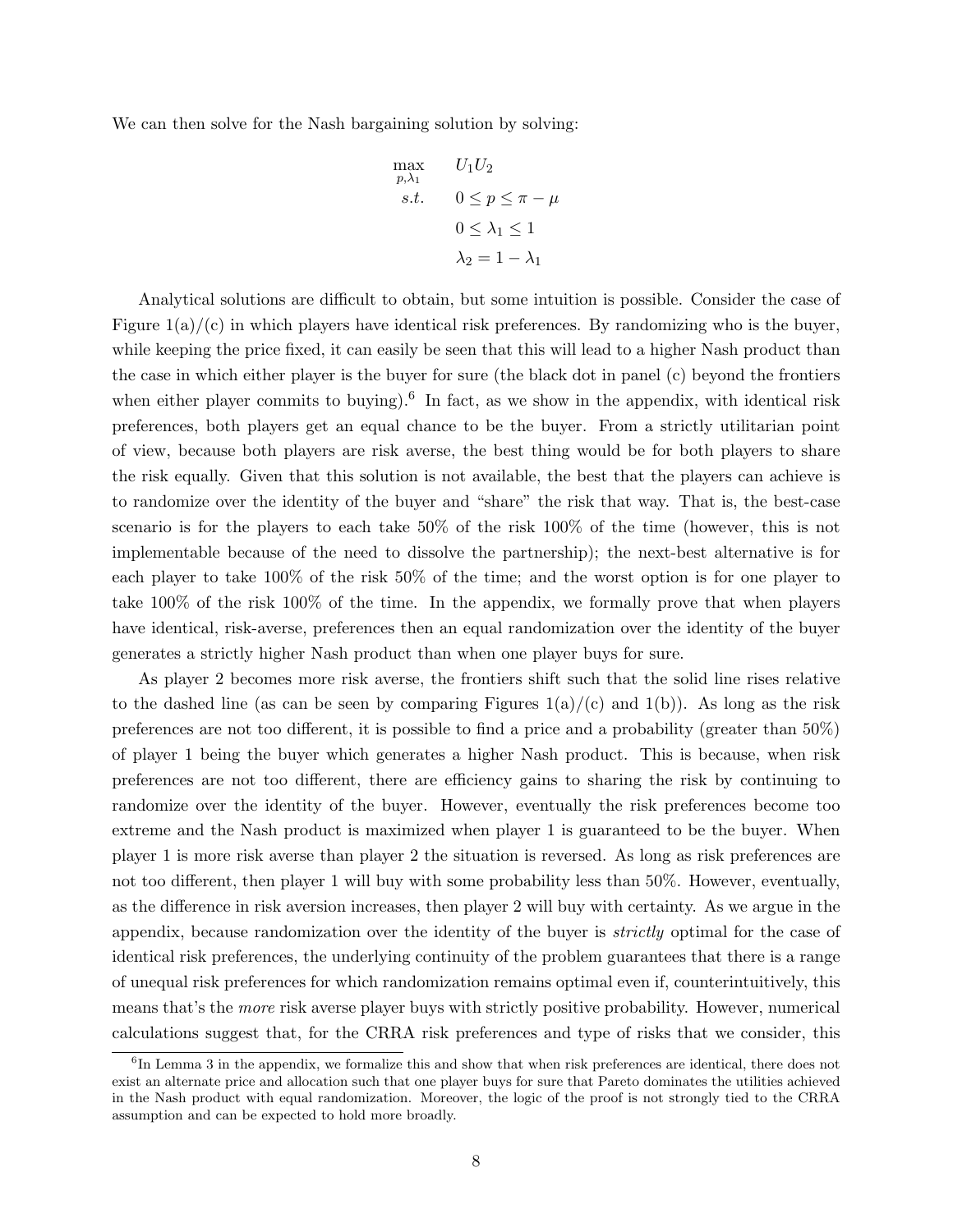



parameter set is relatively small.

### 2.3 Hypothesis Development

With the Nash bargaining solution in hand, we can conduct some straightforward comparative statics analyses. First, one can show that, so long as the players are not too risk averse, the price is decreasing as the riskiness of the pie increases. That is,

HYPOTHESIS 1. As the risk,  $\mu$ , increases, the price decreases as compensation to the buyer for taking the risk.

Second, we can ask how the price changes when their risk parameter changes. In Figure 2, we show this relationship (for the simpler case in which the buyer is exogenously given) when player 1 becomes more risk averse, while holding the risk preference of player 2 constant. As can be seen, the usual comparative static holds: more risk aversion for player 1 yields a worse outcome for player 1 (and so a better outcome for player 2). When player 1 is the buyer, the price that player 1 pays to purchase is increasing in player 1's risk aversion. On the other hand, when player 1 is the seller, the price that she receives is decreasing in her risk aversion.

This leads to the following hypothesis:

Hypothesis 2. Holding fixed the riskiness of the partnership, the price is increasing in the buyer's risk aversion and decreasing in the seller's risk aversion.

In the appendix, we provide a theoretical foundation for these hypotheses under the assumption of CRRA utility with  $\rho_i \in (0,1)$  and under the assumption that one player commits to being the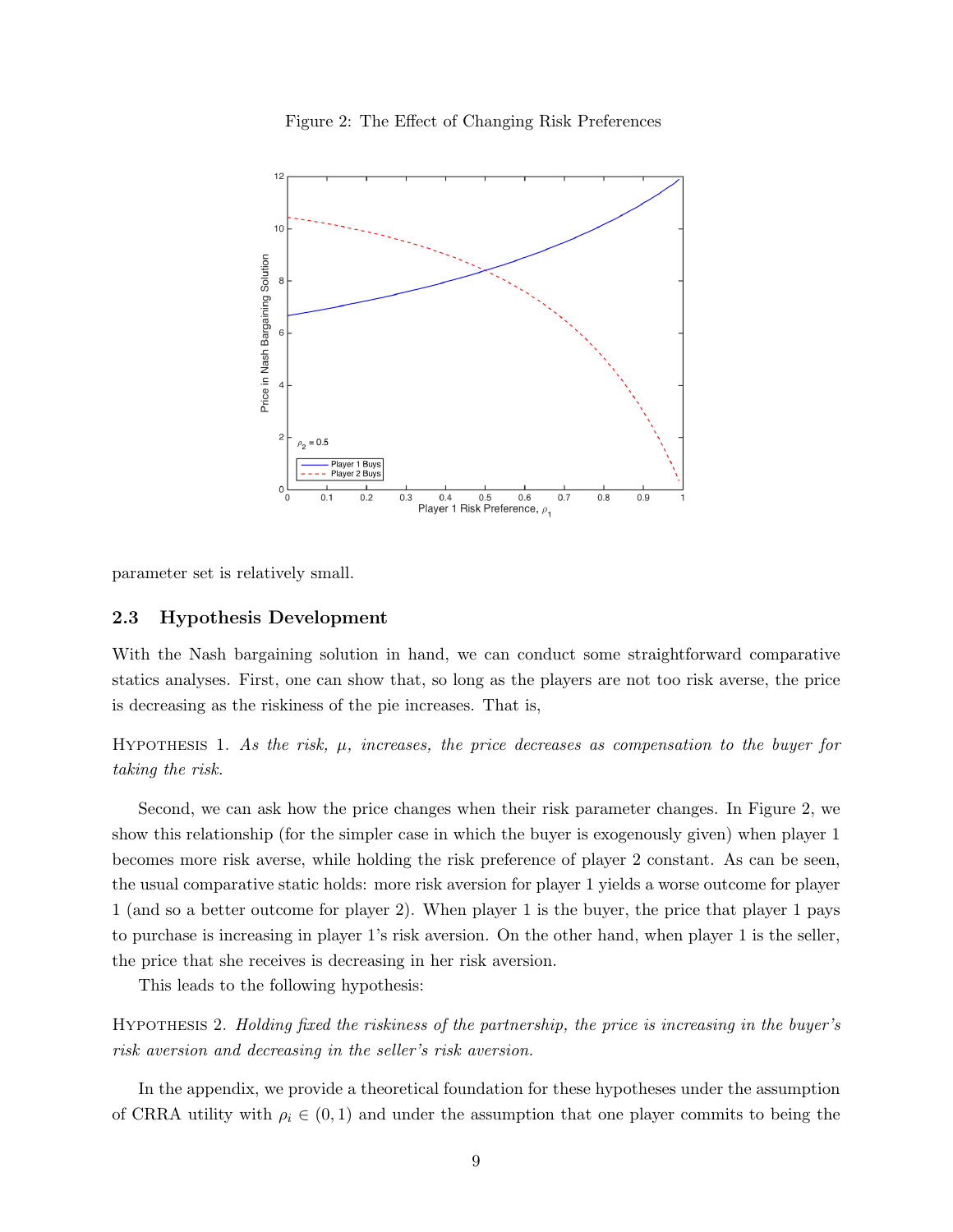buyer - which is generally the case, except when the players' risk preferences are very close to each other.<sup>7</sup>

Lastly, from our analysis of the full Nash bargaining solution when we randomize over the identity of the buyer, we have the following hypothesis:

Hypothesis 3. The likelihood that the less risk averse player buys is increasing in the difference in risk aversion.

Unfortunately, we are not able to analytically demonstrate this comparative static but the appendix provides a numerical depiction of it. It also shows that, except for a small region around equal risk preferences, the identity of the buyer is deterministically the less risk averse player. That is, when risk preferences are even moderately different, the efficiency gain from allocating the risky partnership to the less risk averse buyer outweighs any benefit of using randomization as a way to "share" the risk between the two players. It is, however, important to point out that it may be hard to empirically support this hypothesis. First, we only observe risk preferences with measurement error. Second, the prediction assumes common knowledge of risk preferences which is unlikely to be satisfied in the experiment and, even if subjects wanted to truthfully report their risk preferences, it may be difficult to determine which player is more risk averse.

Before moving to our results, we also provide a hypothesis on the role of communication. Previous research has shown that communication (either pre-play or during bargaining) improves the efficiency of outcomes (Siegenthaler, 2017; Charness, 2012; Valley et al., 2002), reduces disagreements and leads to more equitable allocations (Gantner et al., 2019; Andreoni and Rao, 2011; Roth, 1995). Most of this literature considers uni-dimensional bargaining (e.g., bargaining over price), while in the present study players bargain over two dimensions  $-$  a price and the identity of the buyer. It is, therefore, interesting to examine whether communication is also efficiency enhancing in our setting. Efficiency can be improved in two distinct ways: reducing disagreement and sorting based on risk preferences so that the less risk averse player is the buyer. Thus, we hypothesize the following:

Hypothesis 4. Allowing players to communicate will (a) reduce the likelihood of disagreement and (b) increase the likelihood that the less risk averse player is the buyer and the more risk averse player is the seller.

#### 2.3.1 The Importance of Fairness

Since the earliest bargaining experiments (Güth et al., 1982), fairness has been seen as an important driver of bargaining behavior. Later work has provided evidence that subjects typically adopt selfserving notions of what constitutes a fair division (see, e.g., Babcock et al., 1995; Bolton and Karagözoğlu, 2016; Embrey et al., 2021, among others) and then base their bargaining positions on

 $7T$ o be sure, we have not proven these results for more general utility functions; however, we expect Hypotheses 1 and 2 to hold for a wide range of utility function. White (2008) shows that the Hypothesis 1 holds under relatively mild conditions, while Roth and Rothblum (1982) show that increased risk aversion is disadvantageous in bargaining when disagreement is the worst possible outcome, as it is in the present paper (Hypothesis 2).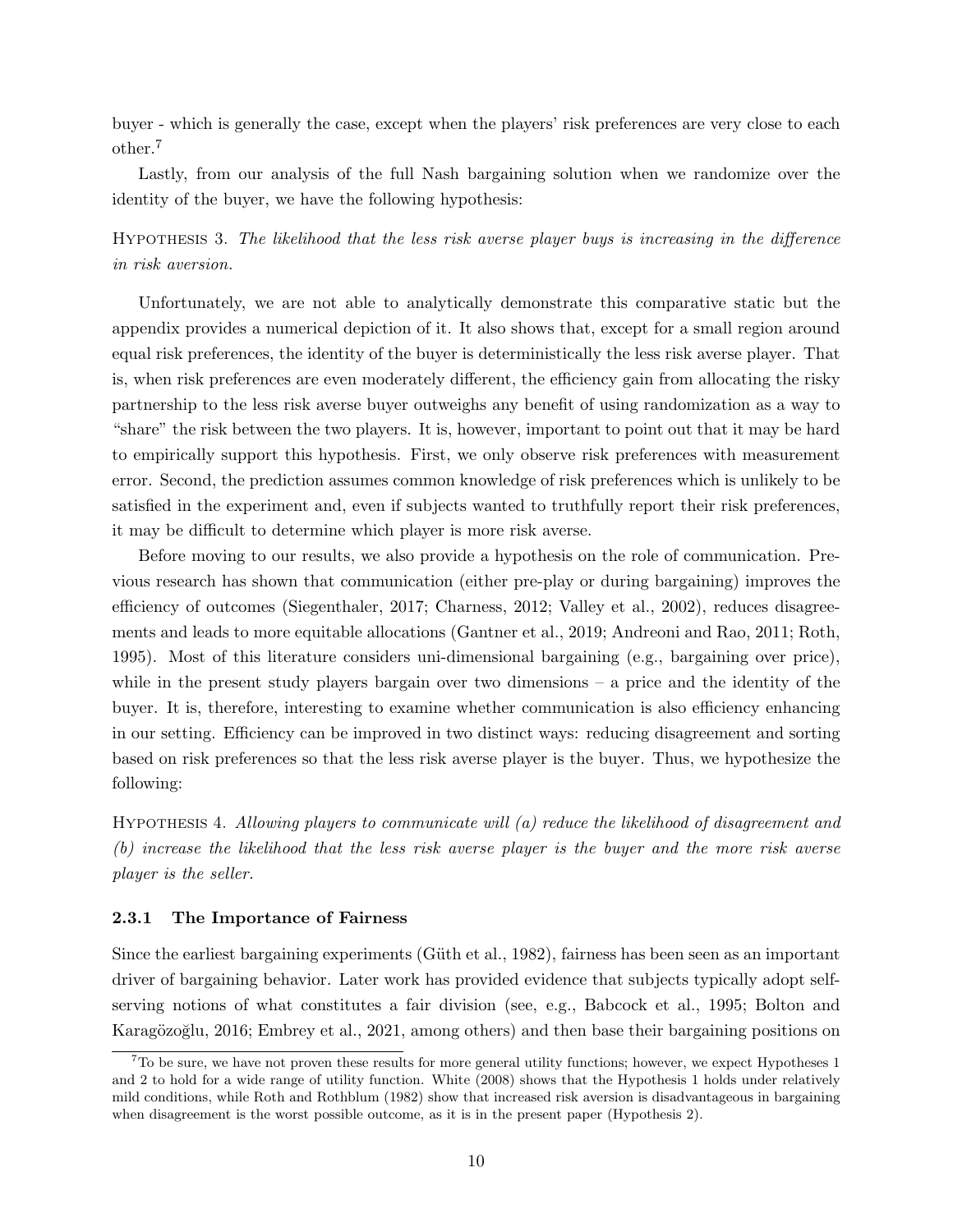these fairness ideas.<sup>8</sup> This literature also suggests that when there are competing ideas for what constitutes a fair division of the surplus, the agreements often lie between these competing fairness idea (Gächter and Riedl, 2005; Karagözoğlu and Riedl, 2015; Bolton and Karagözoğlu, 2016).<sup>9</sup> Therefore, it is important to control for fairness ideas when studying an experimental bargaining situation.

Interestingly, however, there is is reason to suspect that fairness ideas may have a reduced role to play in our setting. Recall that Embrey et al. (2021) studies a setting, like ours, except that the buyer and seller are exogenously specified so that they need only negotiate a price. They present strong evidence that the two player roles (buyer and seller) possess very different fairness ideas, with the buyer's fairness idea being significantly lower than the seller's fairness idea. In our setting, where the buyer and seller are endogenously determined, a player contemplating a fair price at which to buy/sell the partnership must consider both sides of the transaction and is, therefore, less likely to express an extreme fairness idea.

Beyond this, consider two players who meet during bargaining, one of whom has a fairness idea of  $\alpha$  and the other who has a fairness idea of  $\beta > \alpha$ . When the identity of the buyer and seller is exogenously given, these fairness ideas represent a source of bargaining tension, particularly when the buyer's fairness idea is  $\alpha$  and the seller's is  $\beta$ . In contrast, when the identity of the buyer and seller is endogenous, this actually creates a zone of possible agreement  $[\alpha, \beta]$  in which the party with fairness idea  $\alpha$  should be happy to sell for any price greater than  $\alpha$ , while the party with fairness idea  $\beta$  should be happy to buy for any price less than  $\beta$ .

Lastly, as noted above, communication has been linked to more equitable outcomes (Charness, 2012), which suggests that agreed prices may be closer to fairness ideas in the presence of communication or that sorting buyer/seller roles based on fairness ideas may be facilitated by the presence of communication. Therefore, we conclude with the following:

Hypothesis 5. Both the agreed price and the identity of the buyer are associated with the fairness ideas of the players, with the buyer more likely to have a higher fairness idea. These relationships are stronger in the presence of communication.<sup>10</sup>

### 2.4 Remark on Design

Note that the theory suggests that, when risk preferences are sufficiently close, the players will randomize over the identity of the buyer. In the experiment there was no direct way for subjects to randomize over the identity of the buyer. However, subjects could effectively implement such a randomization device using the fact that they have four minutes to reach an agreement. For

<sup>8</sup>By fairness idea, we mean the price a subject considers fair (after having conducted the division task several times).

<sup>9</sup>See also Birkeland and Tungodden (2014) for a paper which proposes a theoretical model of bargaining with competing fairness ideas.

 $10$ We are careful not to make strong causal statements here. As pointed out by a referee, fairness ideas may themselves be influenced by the bargaining process and by communication. However, we note that Embrey et al. (2021) showed that fairness ideas were very similar whether elicited before or after the bargaining phase of the experiment.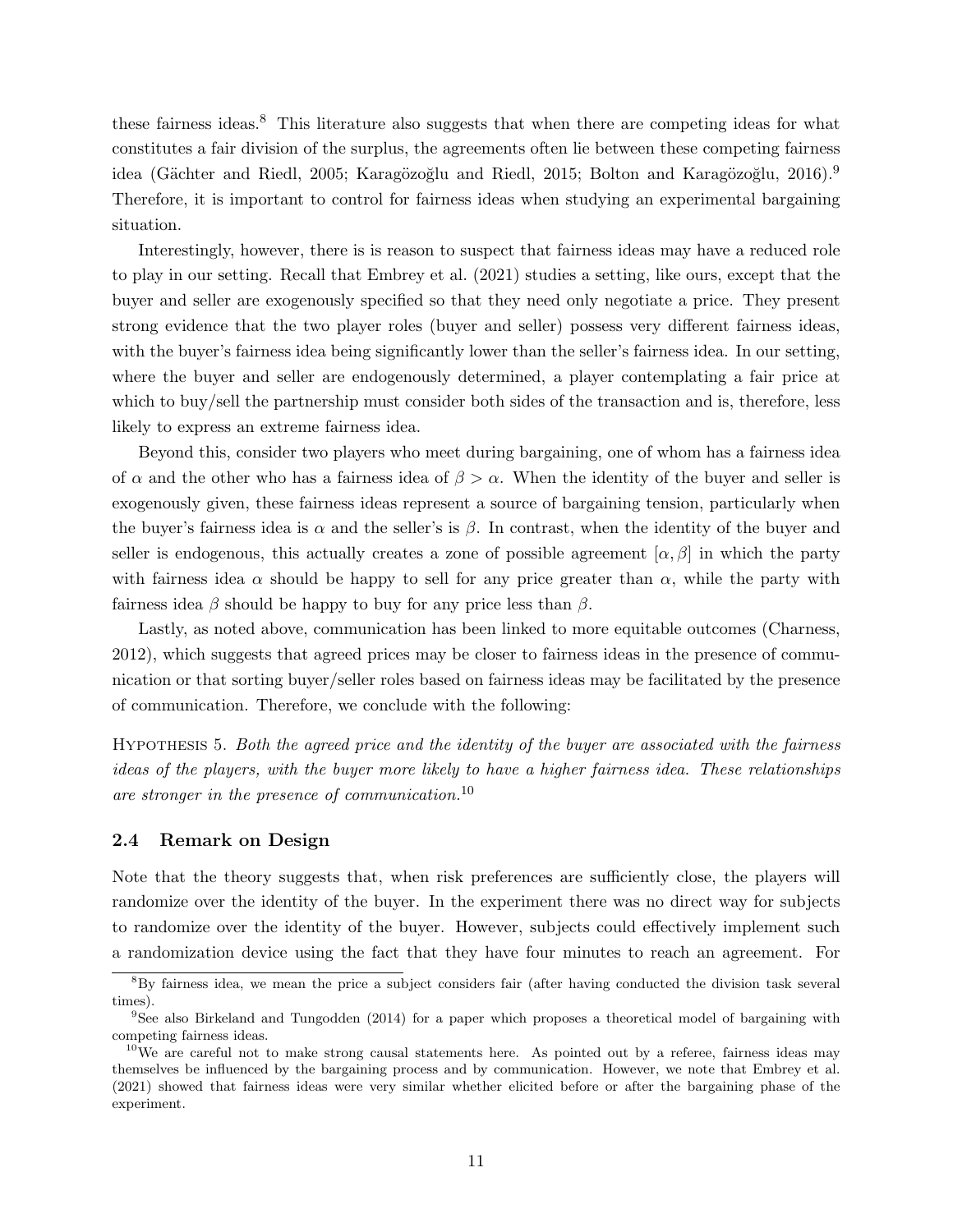example, consider the equal risk aversion case and where one player commits to being the buyer. We know that  $u_b > u_s$ . Therefore, if both players begin negotiations by staking a claim to being a buyer, they know that they could concede immediately and obtain  $u_s$ , or they could hold out and hope that the other player concedes, thereby receiving  $u<sub>b</sub>$ . While there would, undoubtedly, be multiple equilibria of this interaction, one of which would be in mixed strategies, where players concede their desire to be the buyer probabilistically.<sup>11</sup>

# 3 Results

### 3.1 Summary Results

In Table 1 we provide some summary statistics for our two treatments.<sup>12</sup> Specifically, for each of the possible value distributions, we report the frequency of agreement, the price agreed conditional on an agreement being reached, the time remaining when the agreement was reached as well as subjects' subjective beliefs about what constitutes a fair price to sell one's share of the partnership.

|  |  |  |  | Table 1: Risk Preference and Bargaining Outcomes |  |
|--|--|--|--|--------------------------------------------------|--|
|--|--|--|--|--------------------------------------------------|--|

| Distribution | $%$ Agreements            | Price Agreed                   | Time Remaining | Fair Price |
|--------------|---------------------------|--------------------------------|----------------|------------|
| (16, 24)     | 97.22                     | 10.03                          | 103.58         | 10.02      |
| (14, 26)     | 98.61                     | 9.32                           | 88.80          | 9.26       |
| (12, 28)     | 96.30                     | 8.82                           | 97.49          | 8.23       |
|              |                           |                                |                |            |
|              |                           | (b) No Communication Treatment |                |            |
| Distribution | % Agreements Price Agreed |                                | Time Remaining | Fair Price |
| (16, 24)     | 91.67                     | 9.55                           | 100.60         | 9.99       |
| (14, 26)     | 94.44                     | 9.51                           | 90.49          | 9.18       |

(a) Communication Treatment

As can be seen, in the vast majority of the cases (97.22% with communication and 93.75% without communication), the pairs are able to reach an agreement. It appears that pairs are more likely to reach an agreement when communication is possible. Though the difference is small in absolute terms ( $\approx$ 3.5 percentage points), it is statistically significant according to both a random effects regression with clustering at the session level  $(p = 0.004)$  and a Mann-Whitney rank-sum test using session averages ( $p = 0.022$ ) and it also cuts in half inefficiency due to failures to trade.<sup>13</sup>

<sup>&</sup>lt;sup>11</sup>There would also be two asymmetric pure strategy equilibria in which one player never concedes and the other player always concedes.

 $12$ In our analysis we drop the first period. In the first period, a substantially higher fraction of transactions occurred in which the selling price was greater than 10, which suggests to us that subjects did not immediately understand the environment.

<sup>&</sup>lt;sup>13</sup>The random effects regression had the binary variable Agreement as the dependent variable and a dummy for communication.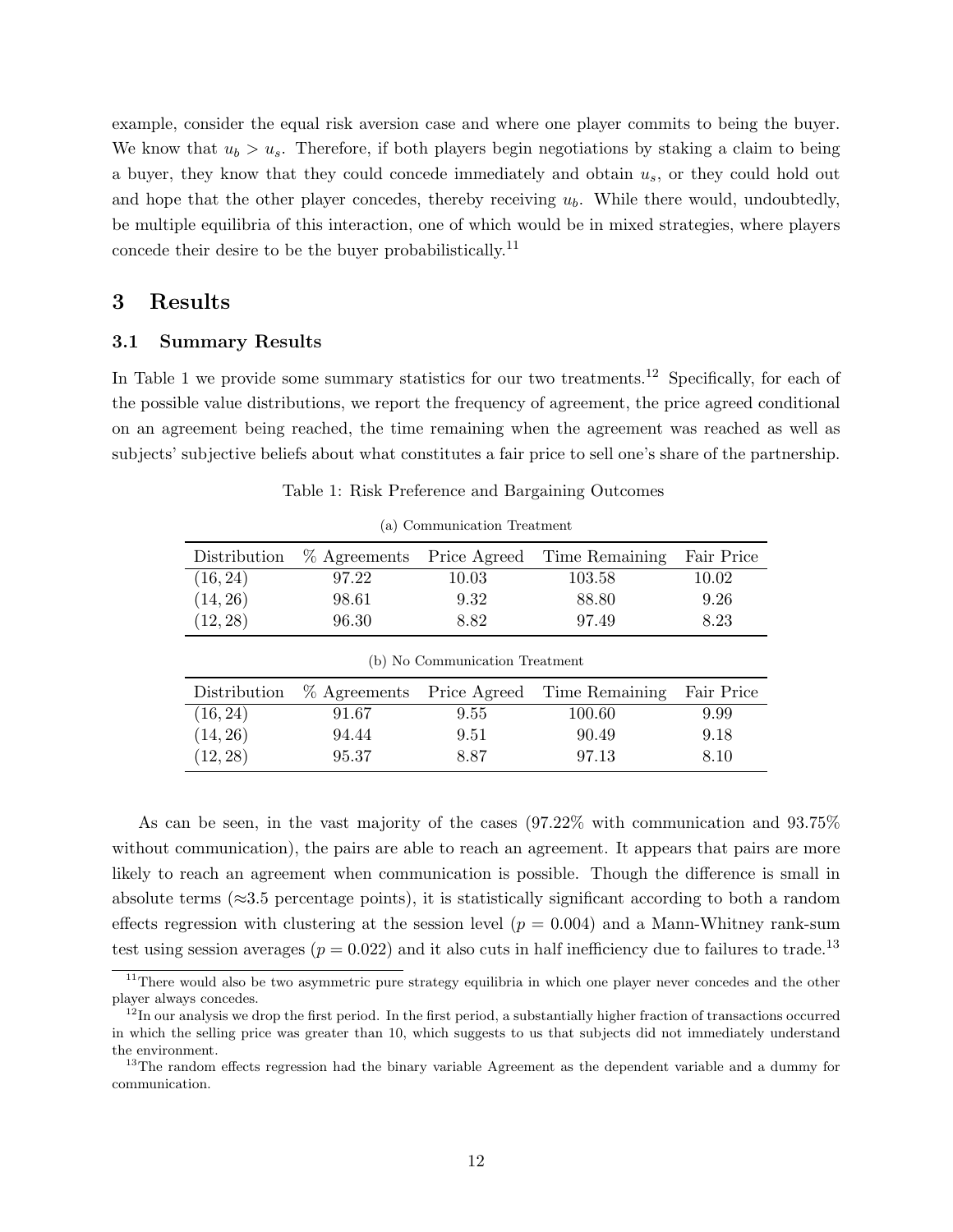### Figure 3: Histogram of Agreement Time



Thus, as in much of the previous literature, and in support of Hypothesis 4(a), communication facilitates agreements.

From Table 1, we also see that the agreed upon prices are very similar, whether or not communication is allowed. Indeed, neither a random-effects regression, nor a Mann-Whitney rank sum test on session averages are able to reject that the agreed selling prices are the same. Therefore, in our subsequent analysis, we will pool the data between the communication and no communication treatments. Although we will test this formally later, notice also that the selling price decreases as the riskiness of the value distribution increases, and that buyers, on average, receive a risk premium, since the price is generally below half the expected pie size (i.e., 10).

We see that the average agreement is reached with approximately  $90 - 100$  seconds remaining.<sup>14</sup> However, there is a great deal of heterogeneity as shown in the histogram of agreement times in Figure 3, and there are substantial deadline effects. Fully 26% of agreements are reached within the last 10 seconds and  $32.36\%$  of agreements occur in the last 30 seconds.<sup>15</sup> Finally, we also see subjects' subjective views regarding a fair selling price. Except for the least risky distribution, players believe that it is fair for the buyer to pay less than \$10 for full ownership of the partnership, and the fair price decreases as the riskiness increases.

### 3.2 Detailed Analysis and Hypothesis Testing

In Table 2, we report fixed effects regressions where the dependent variable is the agreed selling price and the various specifications include different sets of control variables, including the elicited

<sup>&</sup>lt;sup>14</sup>The median agreement time is also very similar.

<sup>&</sup>lt;sup>15</sup>For comparison, this is somewhat lower than the  $41\%$  reported by Roth et al. (1988).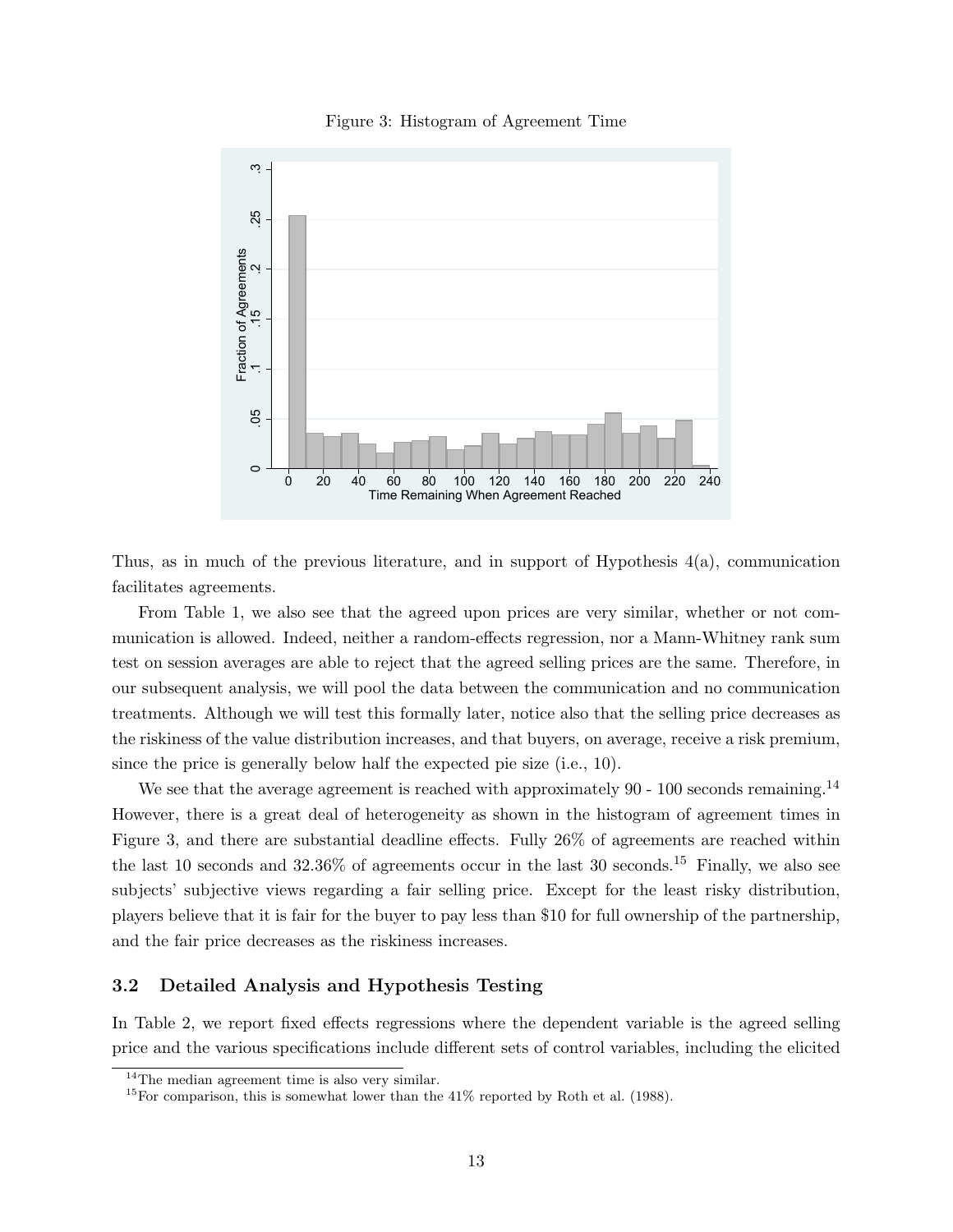risk parameters and the normalized variance of the distribution, which allow us to test Hypotheses 1 and  $2^{16}$  As can be seen, consistent with Hypothesis 1, there is a significant negative relationship between price and pie-distribution risk: As the distribution becomes more risky, the agreed upon price decreases. Thus compensation for risk increases with the riskiness of the distribution. This is consistent with Embrey et al.  $(2021)$  who also show – in a setting where, in our terminology, one player is exogenously determined to be the buyer – that compensation for risk increases as the riskiness of the pie increases. Interestingly, there is no apparent difference in the price when risk allocation is endogenous versus when it is exogenous, as in Embrey et al. (2021). In our case, for example, when the pie-distribution was (12, 28), the price was either 8.82 or 8.87, while Embrey et al. (2021) report a price of 8.86. However, Embrey et al. (2021) saw a disagreement rate of between 8 and 12% when the pie was risky, whereas our disagreement rate was never more than 5.6%.

The second column includes the estimated risk preferences of the party who bought and the party who sold, which allows us to test Hypothesis 2. As can be seen, the more risk averse is the buyer, the higher is the agreed upon price, while the more risk averse is the seller, the lower is the agreed upon price. Both of these effects are of the expected sign according to Hypothesis 2, but neither of them is significant. The third column creates a new variable with the difference between the risk preference of the buyer and the seller. The coefficient is positive, as would be expected, but still not significant.<sup>17</sup> Finally, the fourth column includes the beliefs about fairness for the buyer and the seller. Including these two variables reduces the significance on the coefficient for the variance of the distribution. This suggests that part of the change in compensation for risk is due to changing fairness ideals, rather than risk per se. It is interesting that only the fairness belief of the buyer has a significant effect on the agreed upon price.<sup>18</sup> The main takeaway is that buyers are compensated for risk, and compensation increases with risk. This is due to a direct effect of risk itself as well as an indirect of changing fairness ideals as risk increases. However, we find little support for Hypothesis 2. The selling price is not significantly associated with the risk preferences of the buyer or the seller.

We can summarize this as follows:

RESULT 1. We find support Hypothesis 1: the price is decreasing in the riskiness of the piedistribution. However, we find little support for Hypothesis 2; that is, elicited risk coefficients do not significantly impact the agreed upon price.

 $^{16}$ Specifically, we normalize the variance so that the riskiest distribution has a variance of 1.

<sup>&</sup>lt;sup>17</sup>To further test this null result on risk preferences, we also estimated the models separately for those instances where agreement took place with less than or more than 30 seconds left, as the timing of agreement could indicate that players are trying to 'test' their partner's willingness to gamble. There was no effect in either instance. We also defined a more coarse measure of risk aversion – basically whether a player had a risk coefficient above or below the median in the population. Again, this cruder measure did not have a significant influence on the price.

<sup>&</sup>lt;sup>18</sup>One may be concerned that the fairness ideas were not incentivized and elicited after the experiment. However, Embrey et al. (2021) showed that elicited fairness ideas in their experiment were fairly similar whether or not they were incentivized and whether they were elicited before or after the main bargaining experiment. Because of this, we feel confident that the relationship between fairness ideas and agreements is real. See also, Gächter and Riedl  $(2005)$ , Karagözoğlu and Riedl  $(2015)$  and Bolton and Karagözoğlu  $(2016)$  for more experimental results on the role of fairness ideas in bargaining.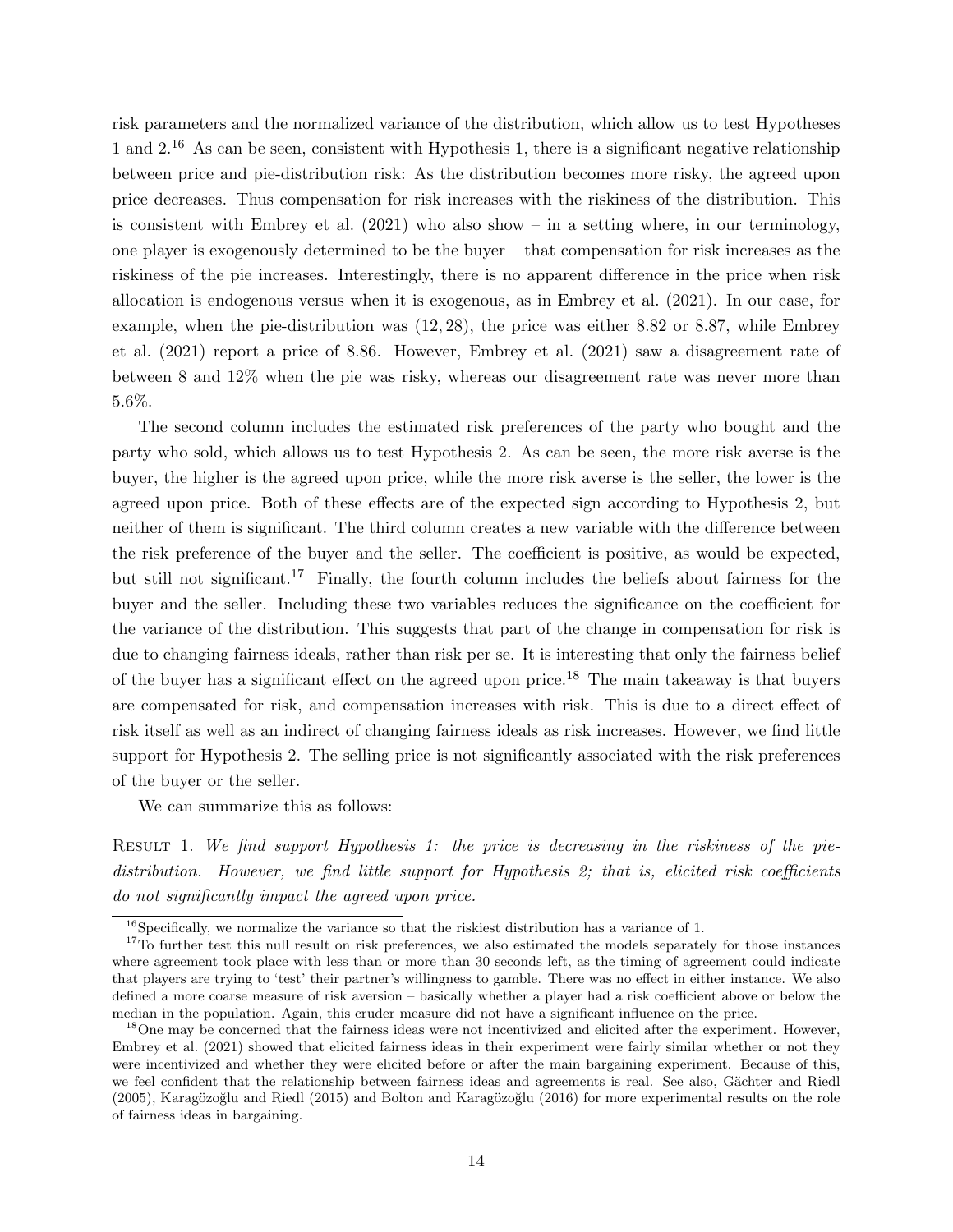|                                              | $\left  \right $       | $\left( 2\right)$      | $\left(3\right)$       | $\overline{4}$        |
|----------------------------------------------|------------------------|------------------------|------------------------|-----------------------|
| Variance                                     | $-1.246***$<br>(0.291) | $-1.231***$<br>(0.304) | $-1.231***$<br>(0.304) | $-0.698**$<br>(0.268) |
| $\rho^{\rm Buyer}$                           |                        | (0.777)<br>0.254       |                        |                       |
| $\rho^{\rm Seller}$                          |                        | (1.022)<br>$-0.206$    |                        |                       |
| $\rho^{\text{Buyer}} - \rho^{\text{Seller}}$ |                        |                        | 0.229<br>(0.485)       | (0.468)<br>0.230      |
| <b>Buyer Fairness</b>                        |                        |                        |                        | $0.187**$<br>(0.061)  |
| Seller Fairness                              |                        |                        |                        | (0.072)<br>0.015      |
| Constant                                     | $10.102***$<br>(0.178) | $10.071***$<br>(0.669) | $10.093***$<br>(0.186) | 7.928***<br>(0.518)   |
| $\,N$                                        | 1100                   | 1100                   | 1100                   | 1100                  |
| $\mathbb{R}^2$                               | 0.026                  | 0.025                  | 0.025                  | 0.058                 |

Table 2: Fixed-Effects Regression: Determinants of the Selling Price

Note 1: \*\*\*1%, \*\*5%, \*10% significance using standard errors clustered at the session level, and assuming coefficients have a t distribution with  $#$  of clusters (12)  $-1$  degrees of freedom.

We now proceed to an examination of Hypothesis 3, which concerns how risk preferences of the players determine which party buys and which party sells. As our discussion highlighted, efficiency demands that the less risk averse party be the buyer. However, if the parties do not differ too much in risk attitudes, then both parties may buy with positive probability, but the less risk averse player is more likely to be the buyer. However, once risk attitudes are sufficiently different, then the Nash bargaining solution predicts that the less risk averse player buys with certainty. In Figure  $4(a)$ , we plot the frequency with which the less risk averse player is the buyer, decomposing into bins based on the difference in risk preferences. As can be seen, for  $|\rho^{\text{burger}} - \rho^{\text{self}}| < 0.4$ , only about 45% of the time does the less risk averse player buy. However, for  $|\rho^{\s{textover}} - \rho^{\text{self}}| \in [0.4, 0.6)$ , the frequency jumps to over 60%. Figure 4(b) reports linear and logistic fixed effects regressions where the dependent variable takes value 1 if the less risk averse subject was the buyer. As controls, we include the difference in risk coefficients between the more and less risk averse subject  $(\rho^h - \rho^l)$  as well as a variable which gives the normalized variance of the distribution. The results confirm that there is partial sorting according to risk preferences, especially when the difference between the two players is relatively large, which is consistent with Hypothesis 3. Furthermore, there is suggestive evidence that efficient sorting is more likely to happen when the underlying distribution is riskier.

We now turn our attention to communication. We already showed above that allowing communication significantly reduces the likelihood of disagreement (Hypothesis  $4(a)$ ). However, in contrast to Hypothesis 4(b), there is no difference between efficient risk taking depending on whether or not communication is present. When subjects could chat, players efficiently sorted into buyer/seller roles 46.4% of the time, while when subjects could not chat, they actually efficiently sorted into buyer/seller roles more often: 49.2% of the time. However, the difference is not significant (Mann-Whitney rank-sum test,  $p = 0.818$ .

Therefore, we have that:

RESULT 2. We find some support for Hypothesis 3 in that, as the difference in risk aversion between players grows, the less risk averse player is more likely to buy. Hypothesis  $\mathcal{L}(a)$  is supported, with agreements being significantly more frequent when communication is possible. However, in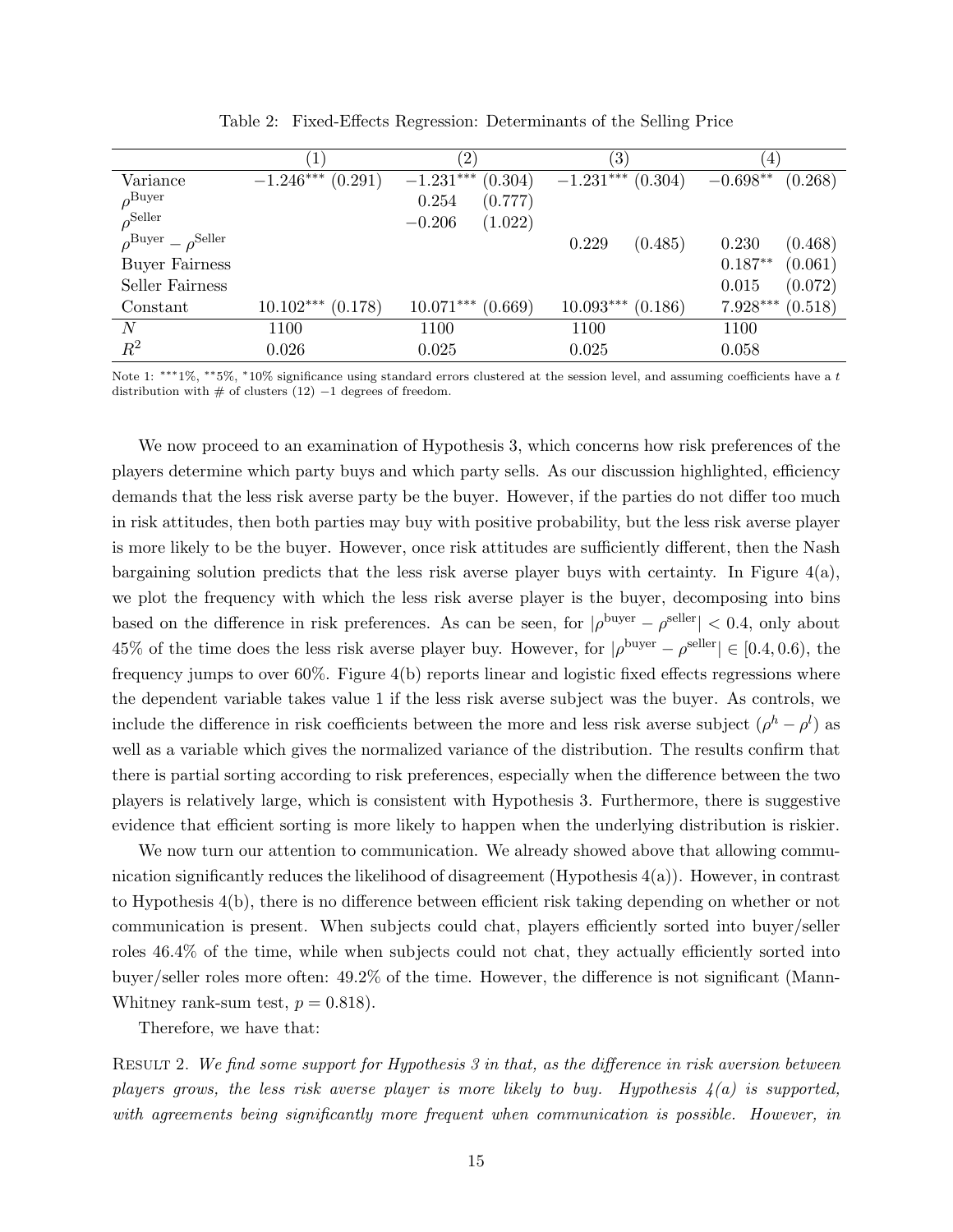

### Figure 4: Does The Less Risk Averse Subject Buy?

0.50 0.49 and the contract of the contract of the contract of the contract of the contract of the contract of the contract of the contract of the contract of the contract of the contract of the contract of the contract of  $\text{Constant} \qquad 0.339^{***} \ (0.039)$  $ρ<sup>h</sup> − ρ<sup>l</sup>$  0.293<sup>∗</sup>\* (0.132) 1.176<sup>∗</sup>\* (0.480) 0.73 Linear Logit  $\rho^h-\rho$ Variance 0.131 (0.078) 0.534∗∗∗ (0.189)

 $N = 1100$  1079  $R^2$ /LL 0.008 -496.952

(b) Fixed Effects Regression (Less Risk Averse Subject Buys)

Note 1: ∗∗∗1%, ∗∗5%, <sup>∗</sup>10% significance. Linear model reports standard errors clustered at the session level, and assuming coefficients have a t distribution with  $\#$  of clusters (12) −1 degrees of freedom. Note 2:  $\rho^h$  ( $\rho^l$ ) denotes the risk coefficient of the more (less) risk averse player.

contrast to Hypothesis  $\mathcal{L}(b)$ , allowing players to communicate does not improve efficient sorting into buyer/seller roles.

Lastly, with respect to our hypothesis tests, we turn our attention to the role of fairness. First, observe that consistent with the intuition in Section 2.3.1, Table 2 shows that the selling price is positively associated with the fairness preference of the buyer (although the fairness idea of the seller does not appear to influence the selling price). Additionally, and consistent with Hypothesis 5, there appears to be some sorting based on fairness preferences. A random effects regression of an indicator variable for Fairness Idea Seller  $\leq$  Fairness Idea Buyer on an indicator for the Communication treatment gives a positive and significant coefficient (coeff: 0.073; p−value: 0.048). Moreover, the constant is 0.556, which is marginally significantly different from 0.5 ( $p = 0.056$ ). That is, there is some evidence that players sort buyer/seller roles according to fairness ideas, and that this process is facilitated by the presence of communication.

From Table 1 it also appears that the average agreed price is closer to the average fairness idea in the communication treatment. We formally test this by considering the absolute difference between the agreed price and a player's fairness idea and then conducting a Mann-Whitney rank sum test by treatment. Absent communication, the absolute difference is 2.72, while with communication, the absolute difference is 2.00. This treatment difference is significant  $(p = 0.007)$ . We conclude this discussion with the following:

Result 3. Consistent with Hypothesis 5, fairness ideas influence bargaining outcomes. There is evidence of sorting with the buyer being more likely to have the higher fairness idea. This relationship is enhanced by communication. Furthermore, communication leads to agreed prices which are significantly closer to players' fairness ideas.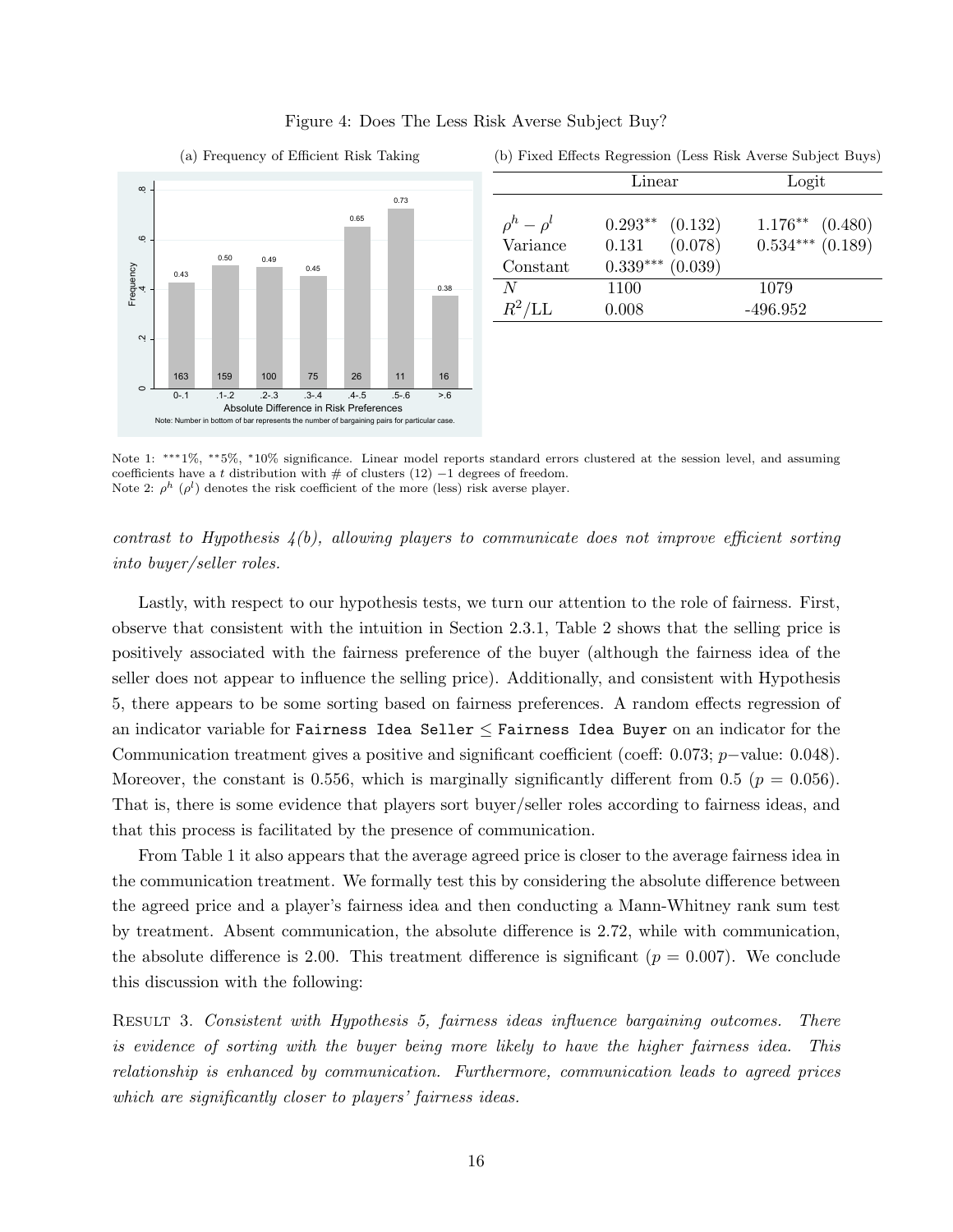Table 3: First and Last Offers to Buy/Sell

| Offer        | Agree Buyer $(\%)$ Both Buy $(\%)$ |       | Both Sell $(\%)$ |
|--------------|------------------------------------|-------|------------------|
| First Offers | 55.66                              | 24.34 | 20.00            |
| Final Offers | 60.19                              | 22.64 | 17.17            |

Note: The table contains only those bargaining pairs in which both subjects made at least one offer.

### 3.3 Bargaining Process

One of the predictions from our numerical analysis of the Nash bargaining solution is that players would prefer to commit to being the buyer than the seller. If this is true, then we should see that players are more likely to propose that they buy their partner's share of the business/risky asset. Indeed, if we look at first offers, then we see that 58.2% of first offers are such that the proposer should be the buyer. This is significantly different from 50% according to a Wilcoxon sign-rank test  $(p = 0.011)$  based on session averages. Indeed, this continues through the bargaining process with 58.8% of final offers being such that the proposer should be the buyer. Again, a Wilcoxon sign-rank test rejects the null that this percentage is equal to  $50\%$  ( $p = 0.004$ ).

Because of the heterogeneity (and preference towards buying) we see that bargaining pairs frequently disagree over who should be the buyer. Specifically, Table 3 shows the frequency with which players either agree on the identity of the buyer, both wish to buy and both wish to sell. As can be seen, 44.34% of initial offers see disagreement over the identity of the buyer from the first offer and this only decreases to 39.81% by the last offers. When there is disagreement over the identity of the buyer, it is more frequent that both subjects wish to buy. For opening offers the difference is not significant, but for final offers it is marginally significant according to a Wilcoxon sign-rank test  $(p = 0.0996)$ .

Previous research has shown that opening offers have a strong anchoring effect on final negotiated agreements (Galinsky and Mussweiler, 2001). In our setting, there are two dimensions to consider: whether the subject buys or not and the price. We consider each of these in Table 4. As can be seen from panel (a), a subject whose opening offer is to be the buyer ends up buying 63.74% of the time, while a subject whose opening offer is to sell ends up buying on 36.02% of the time. A Wilcoxon signed rank test easily rejects that subjects who initially propose to buy or sell end up buying with the same frequency ( $p \ll 0.01$ ). Thus, we see clear evidence for anchoring with respect to the identity of the buyer.<sup>19</sup>

Panel (b) reports a series of random effects regressions to see how opening offers influence the final agreed price. The first column includes only the opening price offers by each player in a pair, as well as indicators for the underlying pie-distribution. As can be seen, opening offers are positively and significantly associated with the final price. In column (2) of Table 4(b) we include indicator variables for whether the opening offers agree on the identity of the buyer, or whether

 $19$ In Table A.1 in the appendix, we provide a regression based approach (similar to Table 4(b) for the agreed price) to show the anchoring effect of first offers on the identity of the buyer. In all specifications, the coefficient on an indicator which takes value 1 if the player's first offer was that they should be the buyer is always positive and highly significant.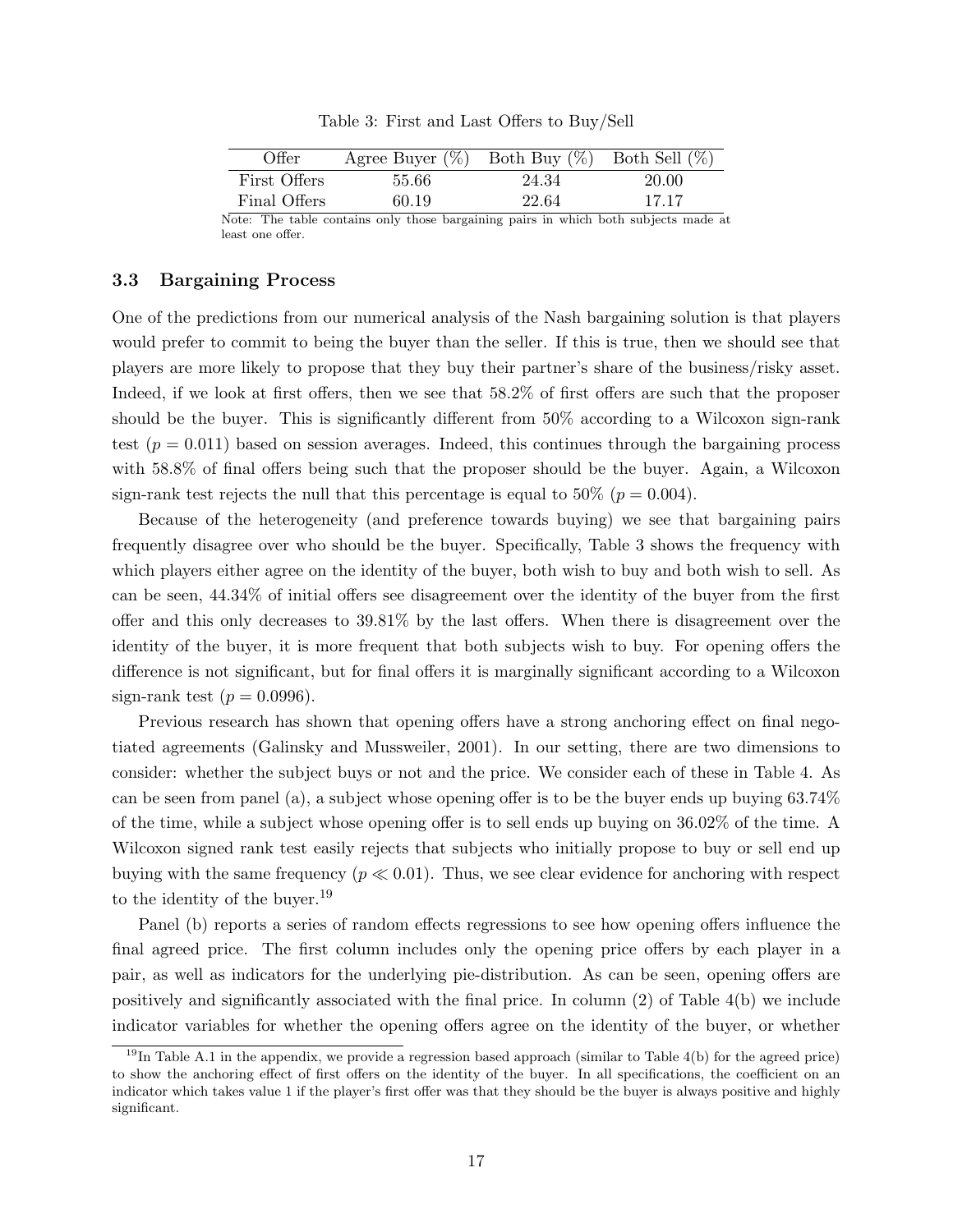Table 4: The Effect of Opening Offers on Final Agreements

|      | (a) Who Buys                                             |
|------|----------------------------------------------------------|
|      | Opening Offer Frequency Subject Buys in Agreement $(\%)$ |
| Buy  | 63.74                                                    |
| Sell | 36.02                                                    |

(b) Anchoring on Price (Fixed-Effects Regression; Dep. Var: Agreed Price)

|                     | 1                     | $^{\prime}2)$         | $\left(3\right)$      | $\left( 4\right)$     |
|---------------------|-----------------------|-----------------------|-----------------------|-----------------------|
| Own Price Offer     | $0.114***$<br>(0.031) | $0.204***$<br>(0.029) | $0.203***$<br>(0.029) | $0.194***$<br>(0.027) |
| Other Price Offer   | $0.122***$<br>(0.029) | $0.213***$<br>(0.028) | $0.211***$<br>(0.027) | $0.201***$<br>(0.026) |
| 1[(14, 26)]         | (0.262)<br>$-0.142$   | (0.262)<br>0.026      | (0.261)<br>0.027      | 0.172<br>(0.248)      |
| 1[(12, 28)]         | $-0.525*$<br>(0.310)  | (0.298)<br>$-0.257$   | (0.296)<br>$-0.262$   | (0.300)<br>0.078      |
| Agree Buyer         |                       | $1.264***$<br>(0.260) | $1.258***$<br>(0.248) | $1.278***$<br>(0.257) |
| Both Buy            |                       | $2.420***$<br>(0.240) | $2.380***$<br>(0.254) | $2.339***$<br>(0.257) |
| Own $\rho$          |                       |                       | (0.711)<br>0.622      | 0.561<br>(0.651)      |
| Other $\rho$        |                       |                       | 0.571<br>(0.715)      | (0.651)<br>0.511      |
| Own Fairness        |                       |                       | $0.105***$<br>(0.033) | $0.105***$<br>(0.033) |
| Other Fairness      |                       |                       |                       | $0.103***$<br>(0.032) |
| Constant            | $7.123***$<br>(0.721) | $3.958***$<br>(0.768) | $3.466***$<br>(1.062) | 1.642<br>(1.188)      |
| <b>Observations</b> | 1008                  | 1008                  | 1008                  | 1008                  |
| $\,R^2$             | 0.096                 | 0.162                 | 0.167                 | 0.183                 |

Note: ∗∗∗1%, ∗∗5%, <sup>∗</sup>10% significance using standard errors clustered at the session level.

both players want to buy (hence the base category is when both players want to sell). As can be seen, relative to the baseline, the price is significantly higher when the players agree on who will buy and higher still when both players want to buy. This is intuitive because by revealing a willingness to buy indicates that the player(s) has(have) a higher risk tolerance than those who reveal that they prefer to sell. Column (3) confirms a result reported in Table 2 that elicited risk preferences do not appear to influence the agreed upon price. Lastly, Columns (3) and (4) show that fairness ideals are significantly, positively associated with the final price. That is, the higher is the perceived fair price, the higher is the eventually agreed upon price.

We can summarize our results on the bargaining process as follows:

Result 4. There is frequent conflict over the identity of the buyer, with players preferring to be the buyer a majority of the time. First offers are highly determinative of final outcomes, both in terms of the identity of the buyer as well as the final price. Fairness ideas are also predictive of the final price.

# 4 The Role of Communication

Hypothesis 4 posited that communication might increase the likelihood of efficient sorting by risk preferences; that is, that the less risk averse player is the buyer. As noted above, we do not find evidence to support this hypothesis. However, we also showed that, consistent with the literature, the ability to communicate did increase the frequency of the parties successfully reaching an agreement. It also increased the frequency of sorting into buyer/seller roles based on fairness ideas.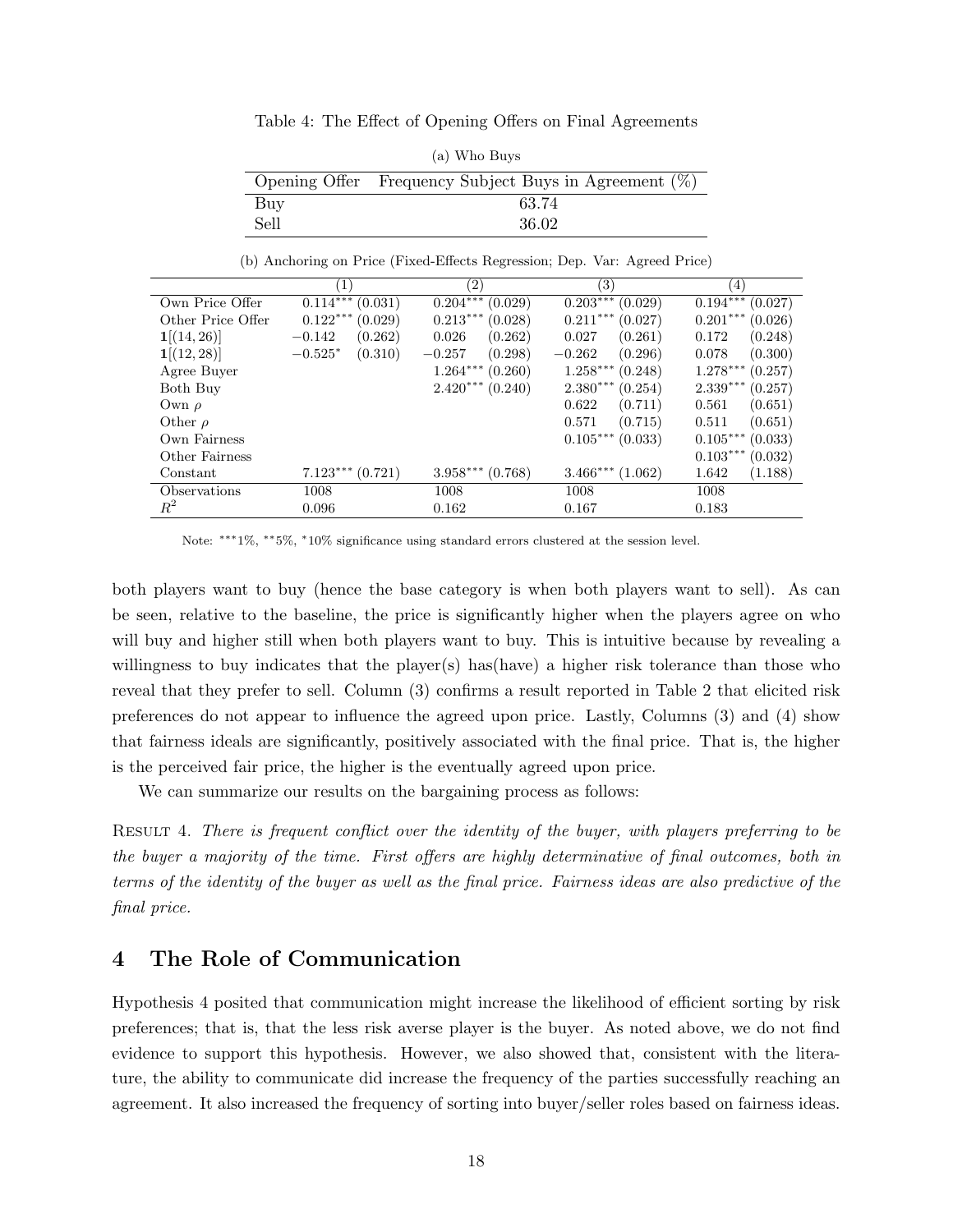To dig deeper into the chat messages, we searched the text communication for key words related to risk and fairness and coded variables for risk and fairness if any of those words were contained in the chat for the group.<sup>20</sup> Fairness was mentioned in approximately  $21\%$  of bargaining pairs, while risk was mentioned in approximately 18% of bargaining rounds, and there was no apparent pattern based on the underlying risk of the pie distribution. In Table 5 we report the frequency of agreements and the average agreed price for four combinations of whether or not the chat mentioned risk and/or fairness.

|          | (a) Agreements $(\%)$ |             |       |          | (b) Agreed Price |              |      |
|----------|-----------------------|-------------|-------|----------|------------------|--------------|------|
|          |                       |             | Risk  |          |                  |              | Risk |
|          |                       | Nο          | Yes   |          |                  | $\rm No$     | Yes  |
| Fairness | $N_{\Omega}$          | 97.98 98.33 |       | Fairness |                  | No 9.64 8.88 |      |
|          | Yes                   | 96.06       | 94.44 |          | <b>Yes</b>       | 8.19         | 8.93 |

Table 5: The Impact of Chat Messages on Outcome Variables

As can be seen, in panel (a), there is very little difference in the frequency of agreements depending on the chat content and no pairwise test is statistically significant. When it comes to the agreed price, there are some differences. Specifically, when the chat does not mention either risk or fairness, the agreed price is 9.64. In every other case, where one or both of risk or fairness are mentioned, the agreed price is lower. Specifically, (i) risk only: price of 8.88 ( $p = 0.094$ ); (ii) fairness only: price of 8.19 ( $p = 0.063$ ); or (iii) both risk and fairness: price of 8.93 ( $p = 0.063$ ). Interestingly, when the chat talks about both risk and fairness, the agreed price is closest to the case when only risk is mentioned, suggesting that risk may be the more salient feature, even if mentioning fairness alone is potentially more effective in securing a lower price.

We summarize our results as:

Result 5. Subjects discuss risk and fairness approximately 20% of the time. Such discussions do not impact the likelihood of disagreement, but mentions of either risk or fairness are associated with (weakly) significantly lower prices.

# 5 Conclusion

In this paper we experimentally studied the problem of partnership dissolution. Unlike much of the literature, rather than focusing on private information of underlying valuations, we studied the issue of the underlying risk of the underlying business. Because of this, dissolving the partnership naturally leads to an asymmetric exposure to risk. The buyer of the partnership is now full owner of a risky asset, while the seller receives a guaranteed cash payment.

Our results show that buyers are generally compensated for risk (the average price was almost always less than half the expected value) and the amount of compensation for risk increased as

<sup>&</sup>lt;sup>20</sup>The words coded under the risk category were: risk, risky, risking, risks, chance, chances, gamble, gambler, safe, safer, safest, "luck never favors", odds and the incorrectly spelled word "rish". The words coded under the fairness category were: equal, equally, fair, unfair, balanced, mutual and reasonable.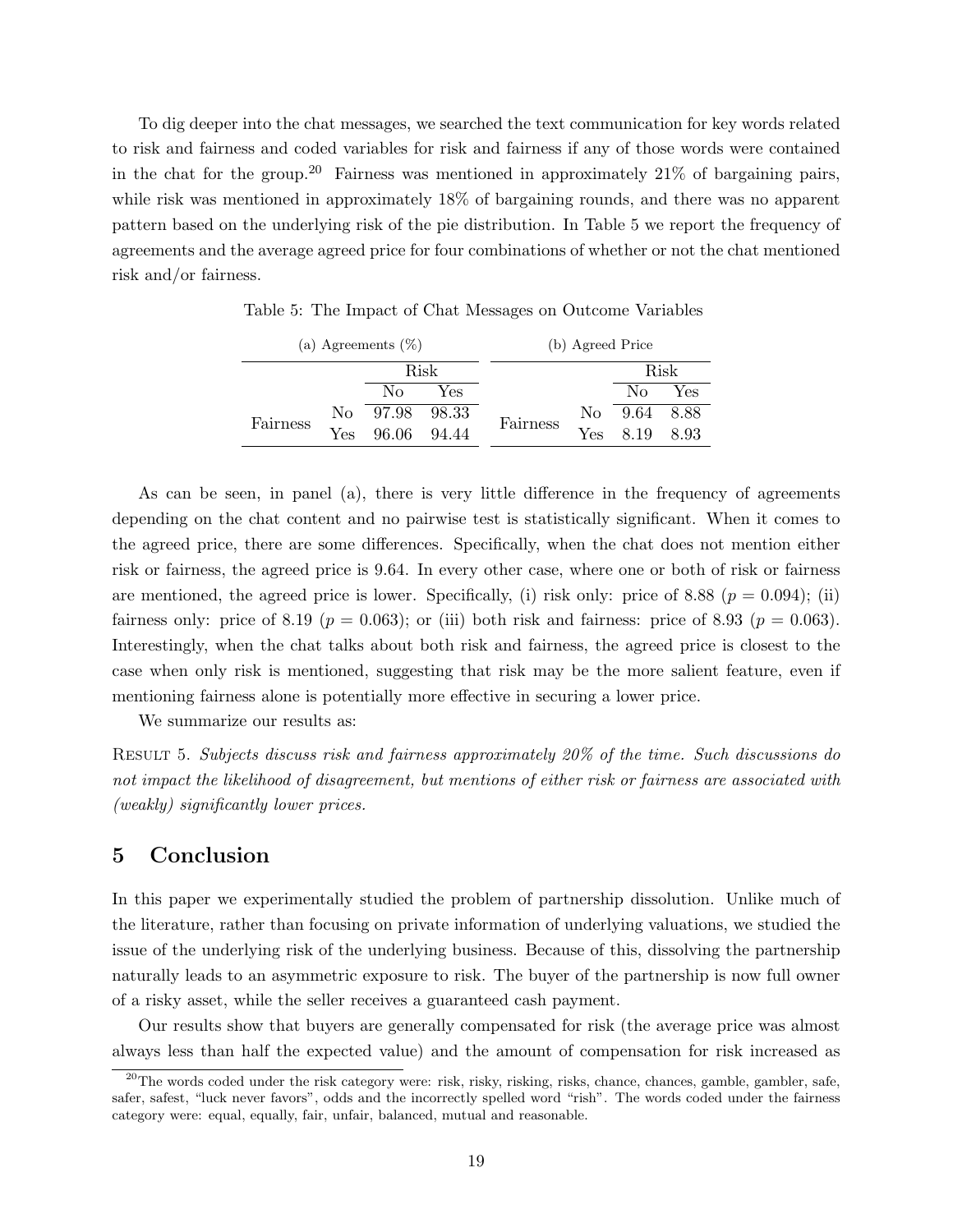the underlying risk increased. Consistent with theory, there was some sorting according to risk preferences, with the less risk averse player being somewhat more likely to buy and the more risk averse player being somewhat more likely to sell. However, the differences were much less than would be expected by theory. Indeed, our results showed that a majority of subjects, through their offers, revealed a preference to be the buyer (and therefore expose themselves to risk). However, beside these results, risk preferences did not appear to have much of a role in influencing the outcome.

The effect of communication was somewhat mixed. While the ability to communicate did significantly increase the frequency of agreement, it did not facilitate sorting of buyer/seller roles according to risk preferences. It did, however, facilitate sorting based on fairness ideas. Moreover, we also saw that the content of messages is important. When the chat log of a negotiation mentioned either risk or fairness concerns, the agreed price was significantly lower than when neither of these issues were discussed. Therefore, communication does have an important role to play in negotiations, it just needs to be focused on relevant factors like risk and fairness.

One other interesting feature of our experiment is that, despite having to negotiate two items – a price and risk exposure – there was surprisingly little disagreement – even less than Embrey et al. (2021), where risk exposure was exogenously given and players only had to negotiate a price. It seems like this extra dimension actually facilitated agreements. However, upon further thought, this is somewhat intuitive in that it imposes bounds on the type of offers players can credibly make. For example, when a player would make a low-ball offer to buy, it was not uncommon to see something to the effect of "I won't sell at that price, but I'm happy to buy from you at it" as a reply, thereby pointing out the unreasonableness of the offer, and encouraging concessions to a more reasonable price.

# References

- Anderson, E., S.D. Jap. 2005. The dark side of close relationships. MIT Sloan Management Review  $46(2)$  75–82.
- Andreoni, James, Justin M. Rao. 2011. The power of asking: How communication affects selfishness, empathy, and altruism. Journal of Public Economics  $95(7-8)$  513-520.
- Aughinbaugh, Alison, Omar Robles, Hugette Sun. 2013. Marriage and divorce: Patterns by gender, race, and educational attainment. Monthly Labor Review, Bureau of Labor Statistics.
- Ayres, Ian, Eric Talley. 1995. Solomonic bargaining: Dividing a legal entitlement to facilitate coasean trade. The Yale Law Journal 104(5) 1027–1117.
- Babcock, Linda, George Loewenstein, Samuel Issacharoff, Colin F. Camerer. 1995. Biased judgments of fairness in bargaining. American Economic Review 85(5) 1337–1343.
- Bamford, James, David Ernst, David G. Fubini. 2004. Launching a world-class joint venture. Harvard Business Review February.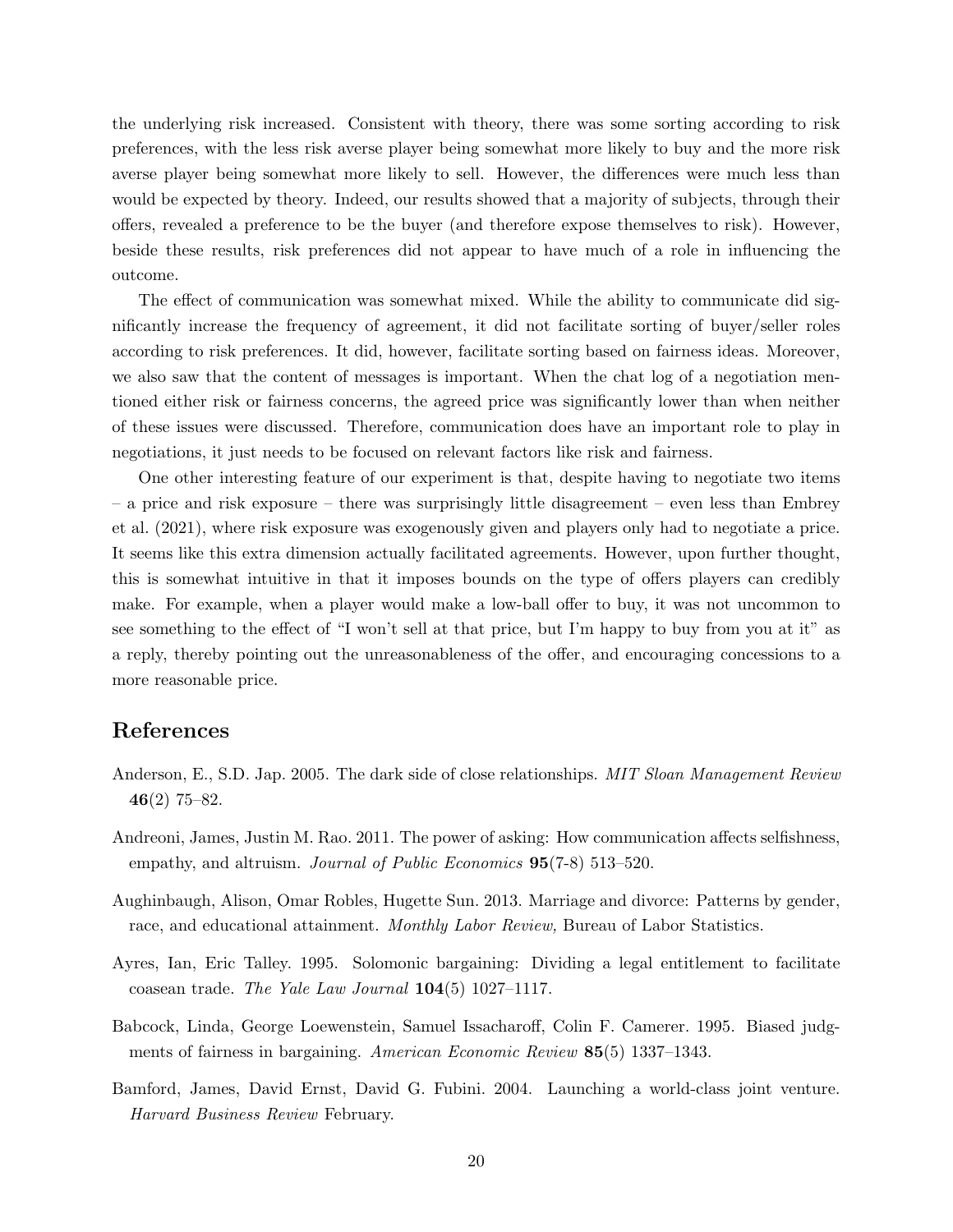- Birkeland, Sigbjørn, Bertil Tungodden. 2014. Fairness motivation in bargaining: A matter of principle. Theory and Decision  $77(1)$  125–151.
- Bolton, Gary E., Emin Karagözoğlu. 2016. On the influence of hard leverage in a soft leverage bargaining game: The importance of credible claims. Games and Economic Behavior 99 164– 179.
- Brown, Alexander L, Rodrigo A Velez. 2016. The costs and benefits of symmetry in commonownership allocation problems. Games and Economic Behavior 96 115–131.
- Charness, Gary. 2012. Gary E. Bolton, Rachel T. A. Croson, eds., The Oxford Handbook of Economic Conflict Resolution, chap. 2. Communcation in Bargaining Experiments. Oxford University Press, 8–18.
- Coopers, Lybrand. 1986. Collaborative ventures: An emerging phenomenon in information technology. Coopers and Lybrand, New York.
- Cramton, Peter, Robert Gibbons, Paul Klemperer. 1987. Dissolving a partnership efficiently. Econometrica: Journal of the Econometric Society 615–632.
- Davis, Andrew, Kyle Hyndman. 2019. Multidimensional bargaining and inventory risk in supply chains: An experimental study. Management Science 65(3) 1286–1304.
- de Frutos, Mar´ıa-Angeles, Thomas Kittsteiner. 2008. Efficient partnership dissolution under buysell clauses. The RAND Journal of Economics **39**(1) 184–198.
- Embrey, Matthew, Kyle Hyndman, Arno Riedl. 2021. Bargaining with a residual claimant: An experimental study. Games and Economic Behavior 126(335-354).
- Fischbacher, Urs. 2007. z-tree: Zurich toolbox for ready-made economic experiments. Experimental Economics 10(2) 171–178.
- Gächter, Simon, Arno Riedl. 2005. Moral property rights in bargaining with infeasible claims. Management Science  $51(2)$  249–264.
- Galinsky, Adam D., Thomas Mussweiler. 2001. First offers as anchors: The role of perspectivetaking and negotiator focus. Journal of Personality and Social Psychology 81(4) 657–669.
- Gantner, Anita, Kristian Horn, Rudolf Kerschbamer. 2019. The role of communication in fair division with subjective claims. Journal of Economic Behavior  $\mathcal C$  Organization 167 72–89.
- Güth, Werner, Rolf Schmittberger, Bernd Schwarze. 1982. An experimental analysis of ultimatum bargaining. Journal of Economic Behavior  $\mathcal{B}$  Organization 3(4) 367–388.
- Jehiel, Philippe, Ady Pauzner. 2006. Partnership dissolution with interdependent values. The RAND Journal of Economics  $37(1)$  1–22.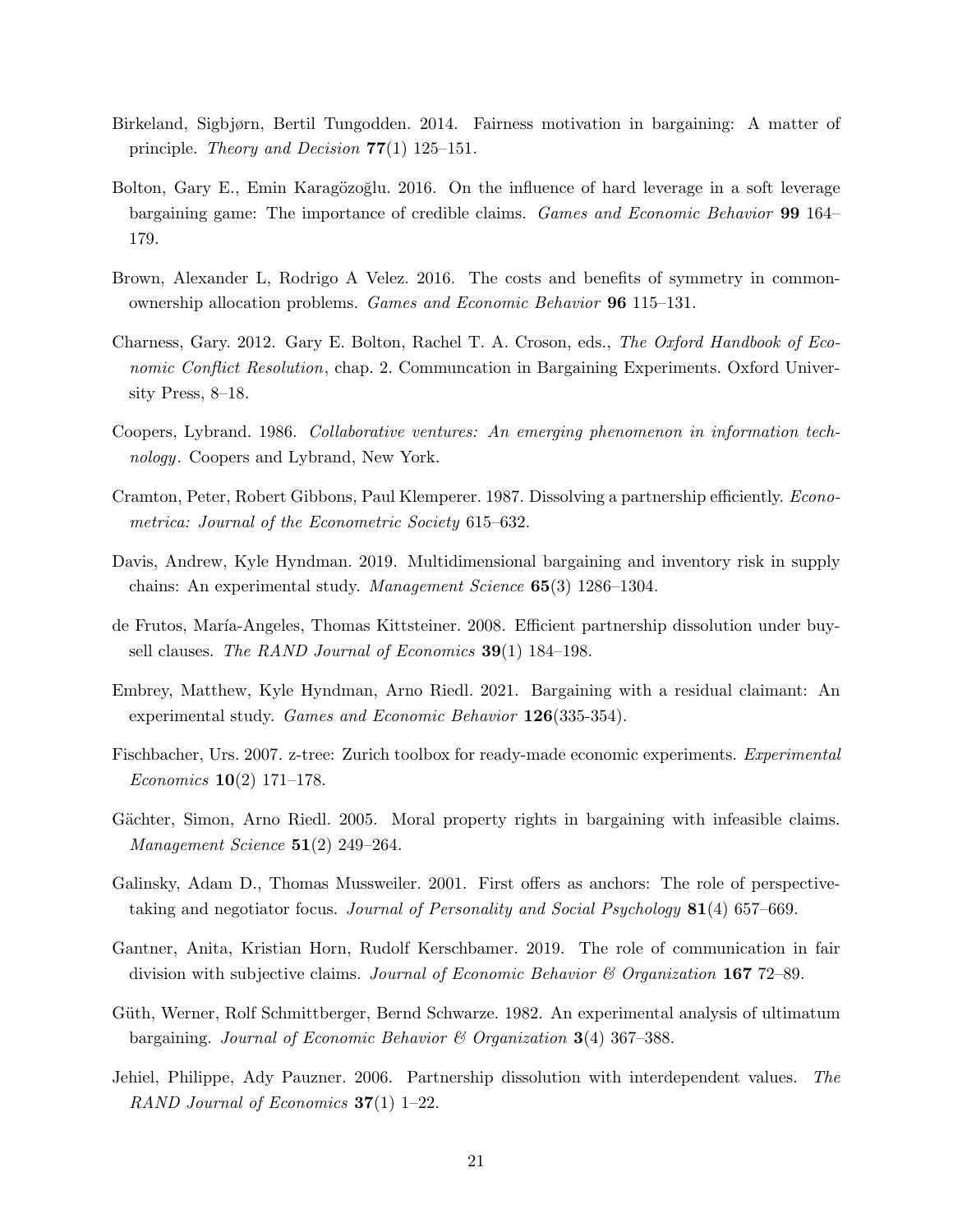- Karagözoğlu, Emin, Arno Riedl. 2015. Performance information, production uncertainty and subjective entitlements in bargaining. Management Science 61(11) 2611–2626.
- Kittsteiner, Thomas, Axel Ockenfels, Nadja Trhal. 2012. Partnership dissolution mechanisms in the laboratory. *Economics Letters*  $117(2)$  394–396.
- KPMG. 2009. Joint Ventures: A tool for growth during an economic downturn. KPMG International.
- Landeo, Claudia M, Kathryn E Spier. 2013. Irreconcilable differences: Judicial resolution of business deadlock. University of Chicago Law Review, Forthcoming .
- Landeo, Claudia M, Kathryn E Spier. 2014. Shotguns and deadlocks. *Yale J. on Reg.* 31 143.
- McAfee, R. Preston. 1992. Amicable divorce: Dissolving a partnership with simple mechanisms. Journal of Economic Theory  $56(2)$  266–293.
- Myerson, Roger B. 1984a. Cooperative games with incomplete information. International Journal of Game Theory  $13(2)$  69–96.
- Myerson, Roger B. 1984b. Two-person bargaining problems with incomplete information. Econometrica  $52(2)$  461–488.
- Qin, Xiangdong, Fangzhou Zhang. 2013. Using clock auctions to dissolve partnership: an experimental study. Economics Letters  $119(1)$  55–59.
- Roth, Al. 1995. Handbook of Experimental Economics, chap. Bargaining Experiments. Princeton University Press, 253–348.
- Roth, Alvin E, J Keith Murnighan, Françoise Schoumaker. 1988. The deadline effect in bargaining: Some experimental evidence. The American Economic Review 806–823.
- Roth, Alvin E., Uriel Rothblum. 1982. Risk aversion and nash's solution for bargaining games with risky outcomes. *Econometrica* **50**(3) 639–647.
- Segal, Ilya, Michael D Whinston. 2012. Property rights. Handbook of Organizational Economics 100–158.
- Siegenthaler, Simon. 2017. Meet the lemons: An experiment on how cheap-talk overcomes adverse selection in decentralized markets. Games and Economic Behavior 102 147–161.
- Valley, Kathleen, Leigh Thompson, Robert Gibbons, Max H. Bazerman. 2002. How communication improves efficiency in bargaining games. Games and Economic Behavior 38 127–155.
- White, Lucy. 2006. Prudence in bargaining: The effect of uncertainty on bargaining outcomes. Centre for Economic Policy Research Discussion Paper No. 5822.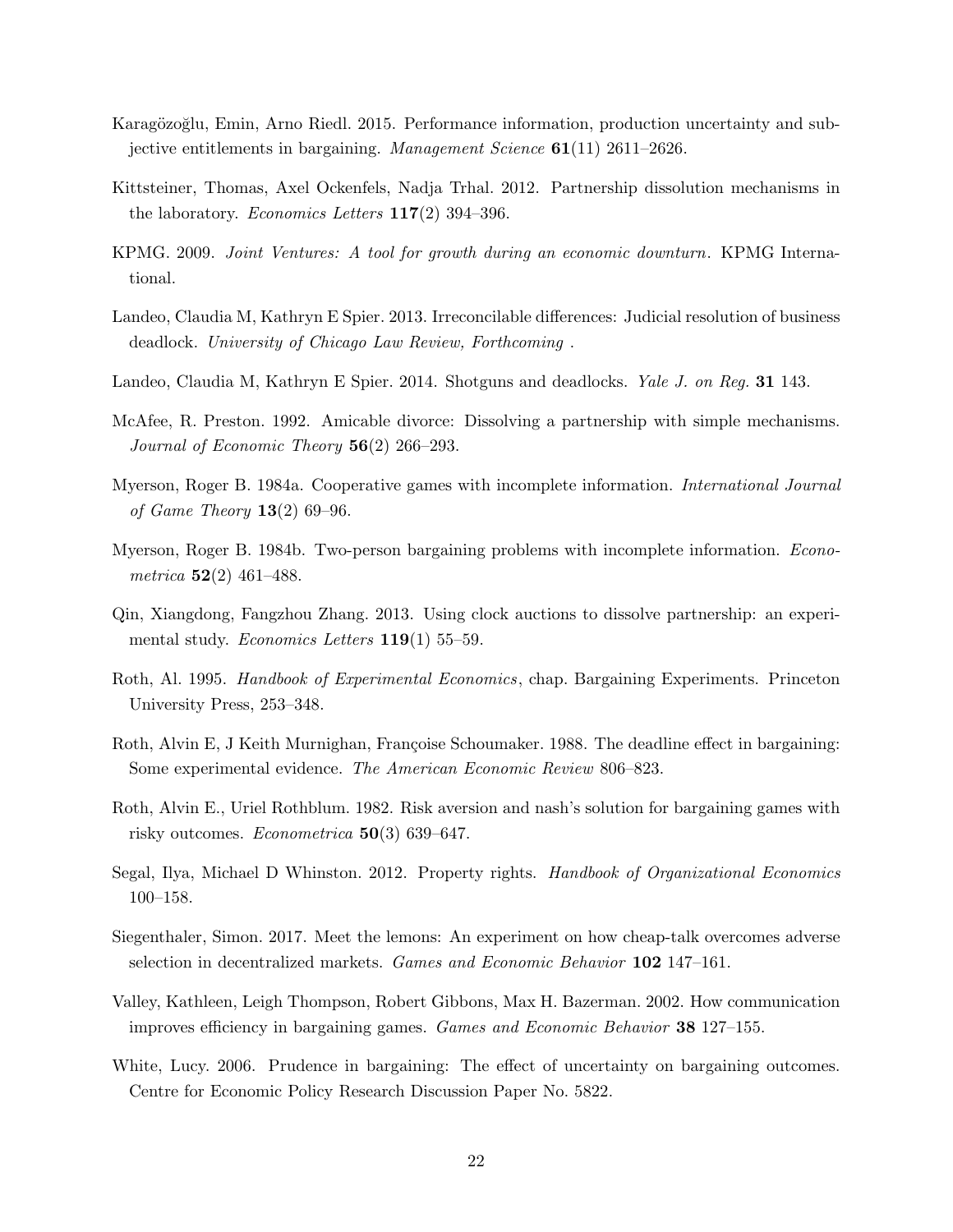White, Lucy. 2008. Prudence in bargaining: The effect of uncertainty on bargaining outcomes. Games and Economic Behavior 62(1) 211–231.

# A Theoretical Basis For Hypotheses and Additional Experimental Results

### A.1 Randomization Over The Identity of the Buyer

Let us restrict attention to CRRA utility functions of the form  $u(x) = \frac{1}{1-\rho}x^{1-\rho}$ , where we further restrict attention to  $\rho \in (0,1)$ .

LEMMA 1. If players are symmetric, have preferences such that  $u(x) = \frac{1}{1-\rho}x^{1-\rho}$ , where  $\rho \in (0,1)$ and one player commits to being the buyer, then the buyer receives a higher utility than the seller.

Proof. Given that one player commits to being the buyer, the objective function for the Nash bargaining solution is:

$$
\left[\frac{1}{2}u(\pi-\mu-p)+\frac{1}{2}u(\pi+\mu-p)\right]u(p)
$$

and the first-order condition can be rewritten as:

$$
\frac{0.5u(\pi - \mu - p) + 0.5u(\pi + \mu - p)}{u(p)} = \frac{0.5u'(\pi - \mu - p) + 0.5u'(\pi + \mu - p)}{u'(p)}
$$

.

Under the assumptions on our utility function, it can be verified that the left-hand side of this equation is decreasing in  $p$ , while the right-hand side of this equation is increasing in  $p$ . We show that this equation can only be satisfied when both sides are equal and greater than 1.

Consider the value,  $p$ , such that the left-hand side of the above equation is equal to 1. It is not possible to solve this analytically for all  $\rho \in (0,1)$ . However, under the assumption of log utility (i.e., the limit as  $\rho \to 1$ ), we can solve for this critical value of p. A little algebra leads to  $p^* = \frac{\pi^2 - \mu^2}{2\pi}$  $\frac{d^2 - \mu^2}{2\pi}$ . Therefore, for any  $\rho \in (0, 1)$ , the critical value must be  $p' > p^*$ .

To complete the proof, we show that the right-hand side of the FOC, above, must be at least 1 at  $p^*$  for any  $\rho \in (0, 1)$ . Combined with the fact that the right-hand side is increasing in p completes the proof.

Substituting in for  $p^*$  and for our specific utility function gives us:

$$
\frac{1}{2}[(\pi - \mu)(\pi + \mu)]^{\rho} [(\pi - \mu)^{-2\rho} + (\pi + \mu)^{-2\rho}]
$$

and we need to show that this is greater than or equal to 1. Further simplification gives us:

$$
\left(\frac{\pi+\mu}{\pi-\mu}\right)^{\rho} + \left(\frac{\pi-\mu}{\pi+\mu}\right)^{\rho} \ge 2.
$$

Let  $\alpha := \pi + \mu/\pi - \mu > 1$  and rewrite the above inequality as:

$$
\alpha^{\rho} + \left(\frac{1}{\alpha}\right)^{\rho} \ge 2,
$$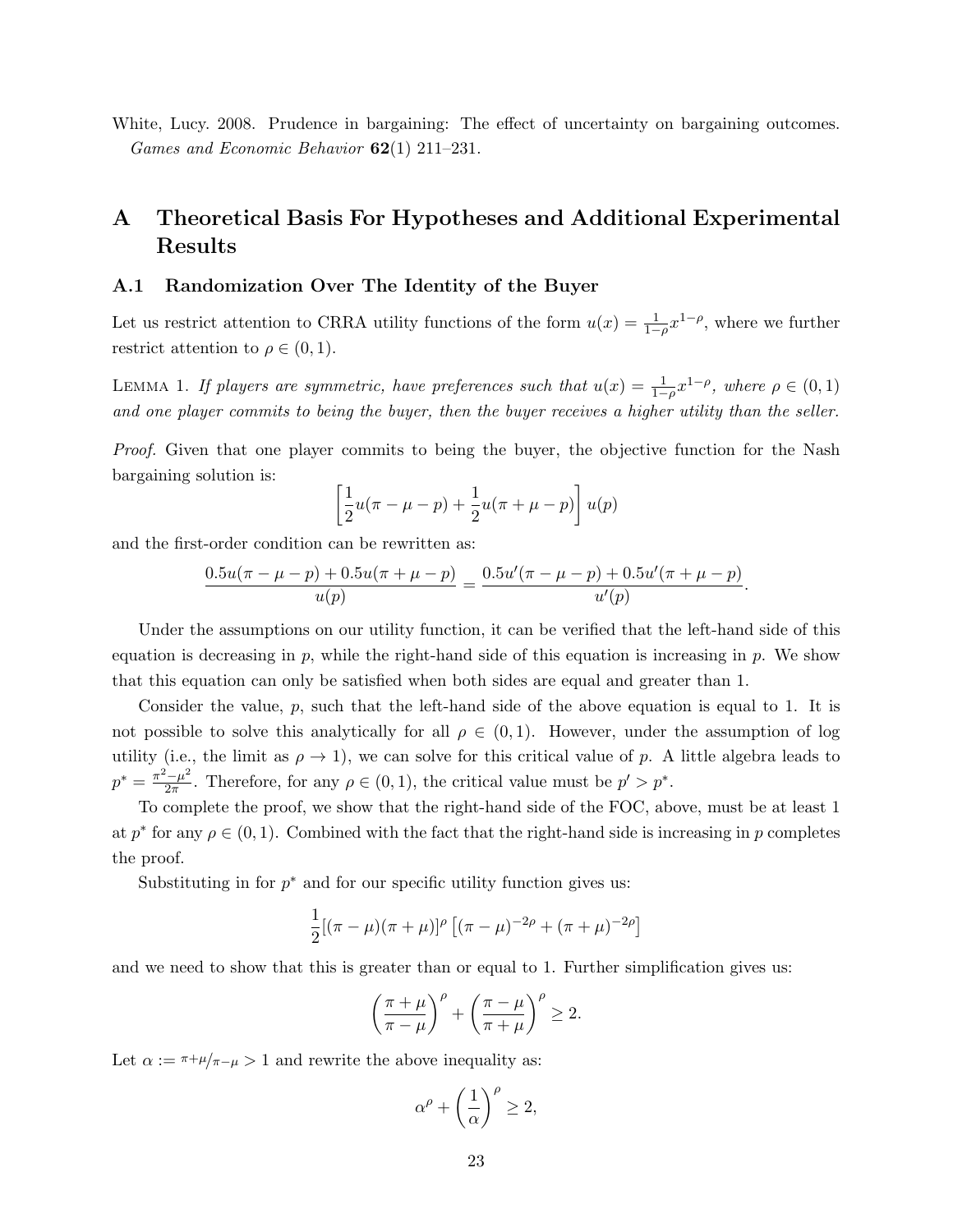which can be further simplified to:

$$
\beta^2 - 2\beta + 1 \ge 0
$$

where  $\beta := \alpha^{\rho}$ . Finally, it is easily seen that the left-hand side of this inequality can be expressed as  $(\beta - 1)^2$  and this is, indeed, greater than or equal to 0.

Thus, we have proven that when the two players are symmetric and one player commits to being the buyer, then the buyer is better off in expected utility terms than the seller.  $\Box$ 

We now show the following:

LEMMA 2. When players have identical CRRA utility functions with  $\rho \in (0,1)$ , then the NBR must randomize over the identity of the buyer.

*Proof.* Let  $u_s(p) = \frac{1}{1-\rho} p^{1-\rho}$  be the utility of the seller. Let  $u_b(p) = \frac{1}{2(1-\rho)} \left( (\pi + \mu - p)^{1-\rho} + (\pi - \mu - p)^{1-\rho} \right)$ be the utility of the buyer. Also, let  $\lambda \in [0,1]$  denote the probability of the first player being the buyer. Then, the objective function for the Nash product is:

$$
NP(p, \lambda) = (\lambda u_b(p) + (1 - \lambda)u_s(p)) \times ((1 - \lambda)u_b(p) + \lambda u_s(p)).
$$

Observe that the Nash product at  $\lambda = 0$  and at  $\lambda = 1$  is simply,  $NB(p, 0) = NB(p, 1) = u_b(p)u_s(p)$ . On the other hand, we have:

$$
NB(p, 0.5) = \left(\frac{1}{4}\right)u_b(p)^2 + \left(\frac{1}{2}\right)u_b(p)u_s(p) + \left(\frac{1}{4}\right)u_s(p)^2.
$$

Furthermore, one can show that

$$
NB(p, 0.5) - NB(p, 1) = \frac{1}{4} (u_b(p) - u_s(p))^2 \ge 0,
$$

with strict inequality whenever  $u_b(p) \neq u_s(p)$ . Given our previous result that  $u_b(p) > u_s(p)$ whenever one player commits to being the buyer, this shows that the Nash bargaining solution must have  $\lambda \in (0, 1)$ . Indeed, by taking first-order conditions, one can see that the optimal solution must be at  $\lambda = 1/2$ .

Thus, when players are symmetric, the NBS gives each player an equal chance to be the buyer or the seller.  $\Box$ 

As a last step, we show that when players are symmetric, there is no Pareto improving reallocation possible from the Nash bargaining solution which uniformly randomizes over the identity of the buyer such that one player is the buyer for sure and the other player is the seller for sure. That is,

LEMMA 3. Suppose players are symmetric with CRRA utility and  $\rho \in (0,1)$ . Let  $H(p) = 0.5(u_b(p) +$  $u_s(p)$ ) for  $p \in [0, \pi - \mu]$ . Then,  $H(p)$  is strictly concave in p and has a unique global optimizer, denoted by  $p^*$ . Furthermore, there does not exist p' such that  $u_b(p') \ge H(p^*)$  and  $u_s(p') \ge H(p^*)$ .<sup>21</sup>

<sup>&</sup>lt;sup>21</sup>Observe that  $p^*$  is the price that maximizes the Nash product when uniformly randomizing over the identity of the buyer.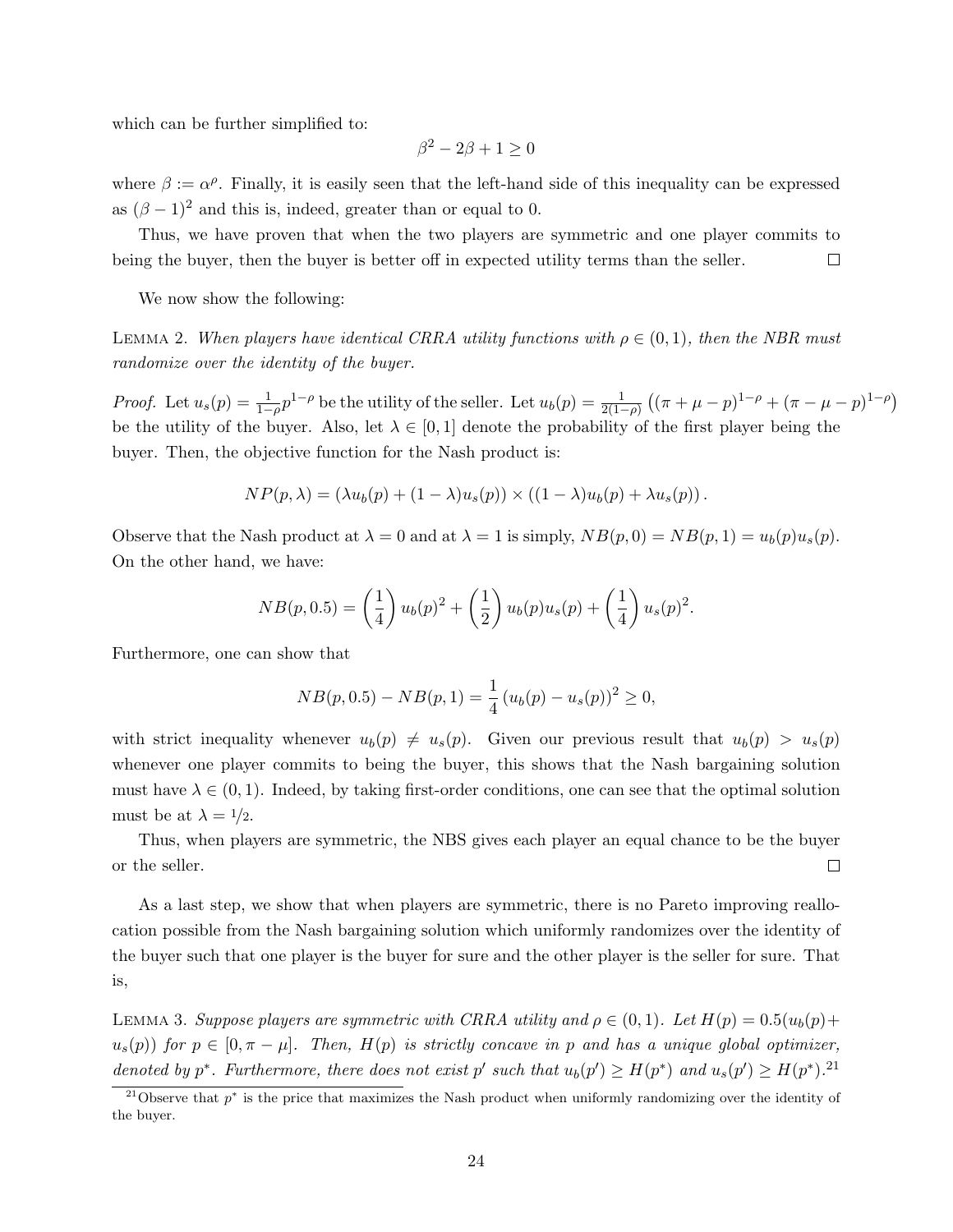*Proof.* First, observe that  $u_b(p)$  is decreasing and strictly concave in p and further that  $\lim_{p\to\pi-\mu}u'_b(p)$  $-\infty$ , while  $\lim_{p\to 0} u'_b(p)$  is negative but finite. Second, observe that  $u_s(p)$  is increasing and strictly concave in p and further that  $\lim_{p\to 0} u_s'(p) = \infty$ , while  $\lim_{p\to \pi-\mu} u_s'(p)$  is positive but finite. This shows that  $H(p)$  is strictly concave with a unique global maximizer  $p^* \in (0, \pi - \mu)$ .

Next, suppose to the contrary that there exists  $y \in (0, \pi - \mu)$  such that  $u_b(y) \geq H(p^*)$  and  $u_s(y) \geq H(p^*)$ . Adding these two inequalities and dividing by 2 yields:

$$
H(y) = 0.5(u_b(y) + u_s(y)) \ge H(p^*).
$$

 $\Box$ 

However, this contradicts that  $p^*$  is the unique global maximizer of  $H(p)$ .

REMARK 1. Notice that the proof of Lemma 3 does not depend on the CRRA assumption. The result holds so long as we can show that  $H(p)$  has a unique global maximizer in the interior. This will be true so long as  $u'_b(0) + u'_s(0) > 0$  and  $u'_b(\pi - \mu) + u'_s(\pi - \mu) < 0$ , which would seem likely to hold for a range of underlying strictly concave utility functions.

With these three results in hand, and because of the underlying continuity of the problem, we are now able to conclude that if players are not symmetric (without loss of generality,  $0 < \rho_1 < \rho_2 < 1$ ) but not too different in terms of risk preference (i.e.,  $|\rho_1 - \rho_2|$  is sufficiently small), then

- 1. The Nash bargaining solution randomizes (though not uniformly) over the identity of the buyer; and
- 2. There does not exist a price  $p'$  at which the less risk averse partner buys with probability 1 which is a Pareto improvement over the Nash bargaining solution.

That is, at least for some parameter range, the Nash bargaining solution places strictly positive probability on the more risk averse partner buying the partnership. While this may seem counterintuitive, remember that both players are risk averse. Therefore, randomizing over the identity of the buyer is a way to share diversify the risk, even if it means that the more risk averse partner is sometimes buying. To be sure, we do not mean to claim that the range is particularly large. Indeed, when the differences in risk preferences grow, eventually it is optimal for the less risk averse partner to buy for sure. Our numerical analysis, below, shows that for the vast majority of the parameter space  $(\rho_1, \rho_2) \in (0, 1)^2$ , the Nash bargaining solution specifies that the less risk averse partner buys the partnership with probability 1.

### A.2 Hypotheses 1 and 2

In this section we provide some analytical results to support our hypotheses. We focus on the case of CRRA utility with  $\rho_i \in (0,1)$ , and for the case of Hypotheses 1 and 2 we restrict attention to the case in which one player (WLOG, player 1) commits to being the buyer. This is both for analytical tractability and because our numerical calculations suggest the region of risk parameters,  $(\rho_1, \rho_2)$ such that both players buy with positive probability is fairly small.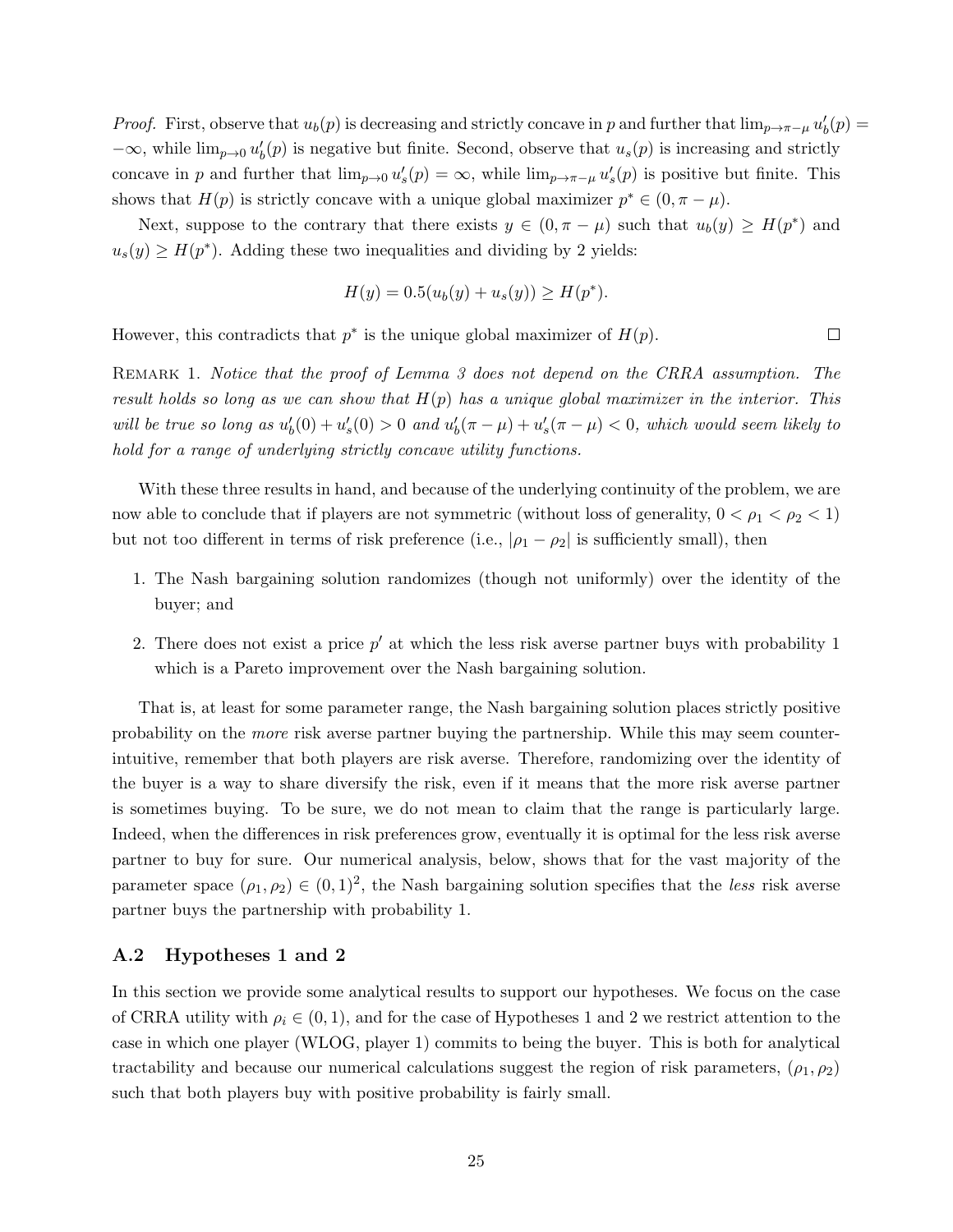When player 1 commits to being the buyer, then the objective function to compute the NBS is given by:

$$
\left(\frac{1}{2}\frac{1}{1-\rho_1}(\pi-\mu-p)^{1-\rho_1}+\frac{1}{2}\frac{1}{1-\rho_1}(\pi+\mu-p)^{1-\rho_1}\right)\left(\frac{1}{1-\rho_2}p^{1-\rho_2}\right).
$$

The first-order condition is:

$$
0 = \left(\frac{1}{2}\frac{1}{1-\rho_1}(\pi-\mu-p)^{1-\rho_1} + \frac{1}{2}\frac{1}{1-\rho_1}(\pi+\mu-p)^{1-\rho_1}\right)p^{-\rho_2}
$$

$$
- \frac{1}{2}\left((\pi-\mu-p)^{-\rho_1} + (\pi+\mu-p)^{-\rho_1}\right)\left(\frac{1}{1-\rho_2}p^{1-\rho_2}\right).
$$

It is not possible to provide an analytical solution to this problem, but we can use the Implicit Function Theorem to compute important comparative statics such as  $\partial p/\partial \mu$  (Hypothesis 1) as well as  $\partial p/\partial \rho_1$  and  $\partial p/\partial \rho_2$  (Hypothesis 2). As we are just interested in the sign of these partial derivatives, we will limit our analysis to achieving this goal.

First, observe that the second derivative of the objective function is easily seen to be negative. Specifically, the second derivative is:

$$
\frac{1}{2}p^{-\rho_2}\left(\frac{p\rho_1\left(-(\pi-\mu-p)^{-\rho_1-1}-(\pi+\mu-p)^{-\rho_1-1}\right)}{1-\rho_2}-\frac{\rho_2\left((\pi-\mu-p)^{1-\rho_1}+(\pi+\mu-p)^{1-\rho_1}\right)}{p-p\rho_1}\right) - 2(\pi-\mu-p)^{-\rho_1}-2(\pi+\mu-p)^{-\rho_1}\right) < 0.
$$
\n(1)

Therefore, the sign of the partial derivative of  $p$  with respect to variable  $x$  will be given by the sign of the partial derivative of the FOC with respect to that variable,  $x$ .

The partial derivatives with respect to the variables of interest are proportional to:<sup>22</sup>

$$
\mu : \frac{p\rho_1\left((\pi+\mu-p)^{-\rho_1-1}-(\pi-\mu-p)^{-\rho_1-1}\right)}{1-\rho_2} - (\pi-\mu-p)^{-\rho_1} + (\pi+\mu-p)^{-\rho_1}
$$
\n
$$
\rho_1 : \frac{p\left((\pi-\mu-p)^{-\rho_1}\log(\pi-\mu-p) + (\pi+\mu-p)^{-\rho_1}\log(\pi+\mu-p)\right)}{1-\rho_2} + \frac{(\pi+\mu-p)^{1-\rho_1}}{(1-\rho_1)^2} - \frac{(\pi-\mu-p)^{1-\rho_1}\log(\pi-\mu-p)}{1-\rho_1} - \frac{(\pi+\mu-p)^{1-\rho_1}\log(\pi+\mu-p)}{1-\rho_1}
$$
\n
$$
\rho_2 : \frac{p\left((\pi-\mu-p)^{-\rho_1}-(\pi+\mu-p)^{-\rho_1}\right)}{(1-\rho_2)^2} + \frac{p\log(p)\left((\pi-\mu-p)^{-\rho_1}+(\pi+\mu-p)^{-\rho_1}\right)}{1-\rho_2}
$$
\n
$$
-\frac{\log(p)\left((\pi-\mu-p)^{1-\rho_1}+(\pi+\mu-p)^{1-\rho_1}\right)}{1-\rho_1}
$$

Considering the first equation, since  $\rho_1 \in (0,1)$ , and  $(\pi + \mu - p) > (\pi - \mu - p)$ , we see that this equation must be negative. That is, as indicated by Hypothesis 1, the price is decreasing in risk.

<sup>&</sup>lt;sup>22</sup>In all cases, we omit a term  $Cp^{-\rho_2}$ , where C is a positive constant.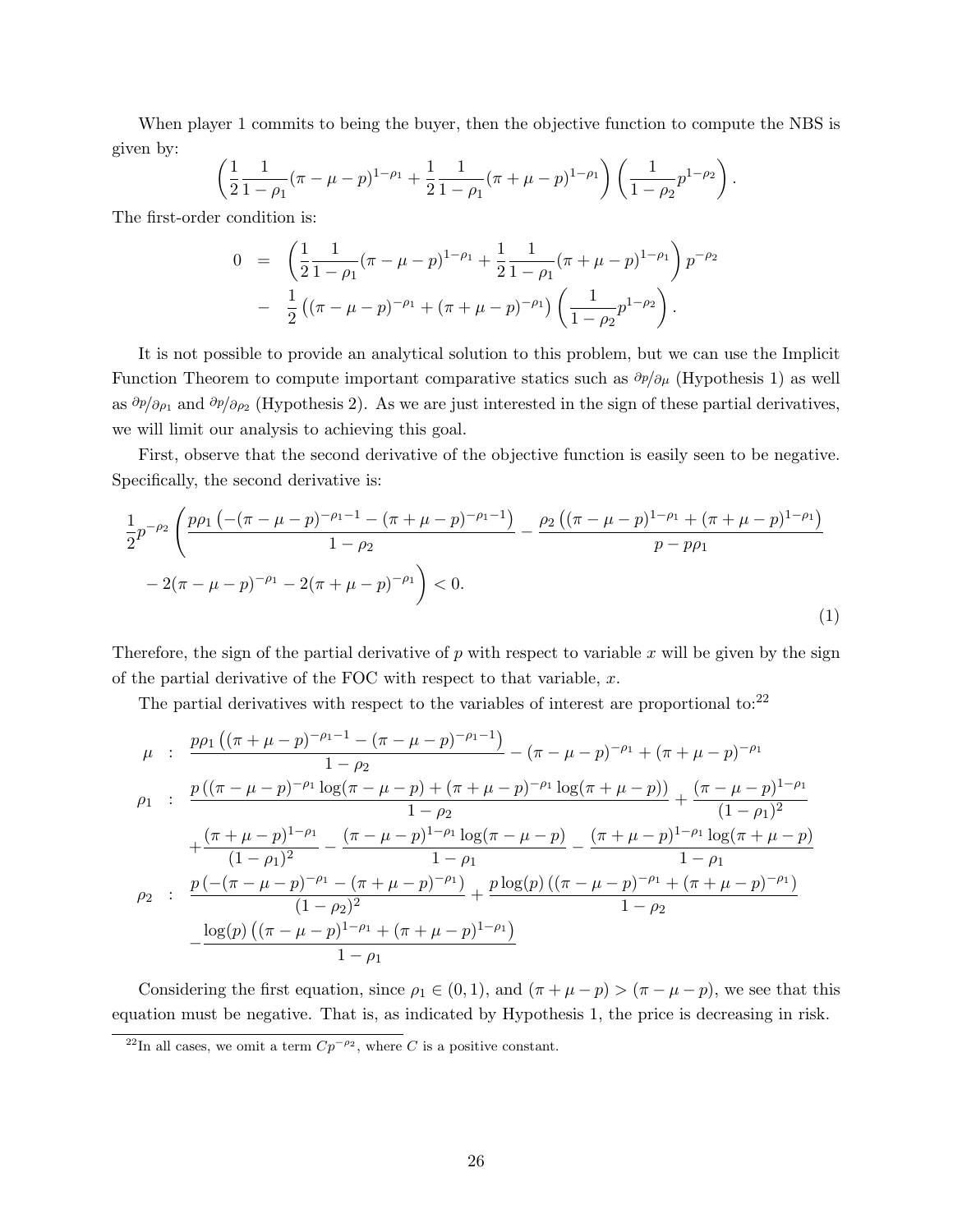Consider now the second equation, which looks at the effect of the risk preferences of the buyer,  $\rho_1$ . We know that the first term is positive. We can rewrite the last four terms as:

$$
\log(\pi - \mu - p) \left( \frac{p}{1 - \rho_2} (\pi - \mu - p)^{-\rho_1} - \frac{(\pi - \mu - p)^{1 - \rho_1}}{1 - \rho_1} \right) + \log(\pi + \mu - p) \left( \frac{p}{1 - \rho_2} (\pi + \mu - p)^{-\rho_1} - \frac{(\pi + \mu - p)^{1 - \rho_1}}{1 - \rho_1} \right).
$$

Now, noting that the first-order condition, (1), must be satisfied, we can conclude that this expression must be positive. Therefore, we have proven that  $\partial p/\partial \rho_1 > 0$ . That is, as the buyer becomes more risk averse, the price at which the buyer buys increases.

Finally, consider the last equation. Using the fact that the first-order condition (1) must be satisfied, we actually see that the second and third terms cancel, leaving only the first term, which is negative. Therefore, we have proven that  $\partial p/\partial \rho_2 < 0$ . That is, as the seller becomes more risk averse, the selling price decreases. These last two results, therefore, provide the theoretical foundation for Hypothesis 2.

### A.3 Hypothesis 3

It is difficult to analytically provide a comparative static analysis of how the probability of buying varies with risk preferences. Instead we provide the results of a numerical exercise in Figure A.1 for CRRA utility.<sup>23</sup> As can be seen, for the vast majority of the space, the buyer is deterministic. It is only in the a small region around equal risk preferences that the Nash bargaining solution randomizes over the identity of the buyer. When risk preferences are modestly far apart, the efficiency gain from having the less risk averse player buy outweighs any benefit of using randomization as a way to "share" the risk between the two players.

### A.4 Additional Experimental Results

In Table A.1, we provide additional analysis on the impact of anchoring with respect to the identity of the buyer by successively adding control variables. As can be seen, regardless of the control variables included, the coefficient on 1[Offer to Buy] is always positive and highly significant.

<sup>23</sup>Increasing numbers indicate greater risk aversion.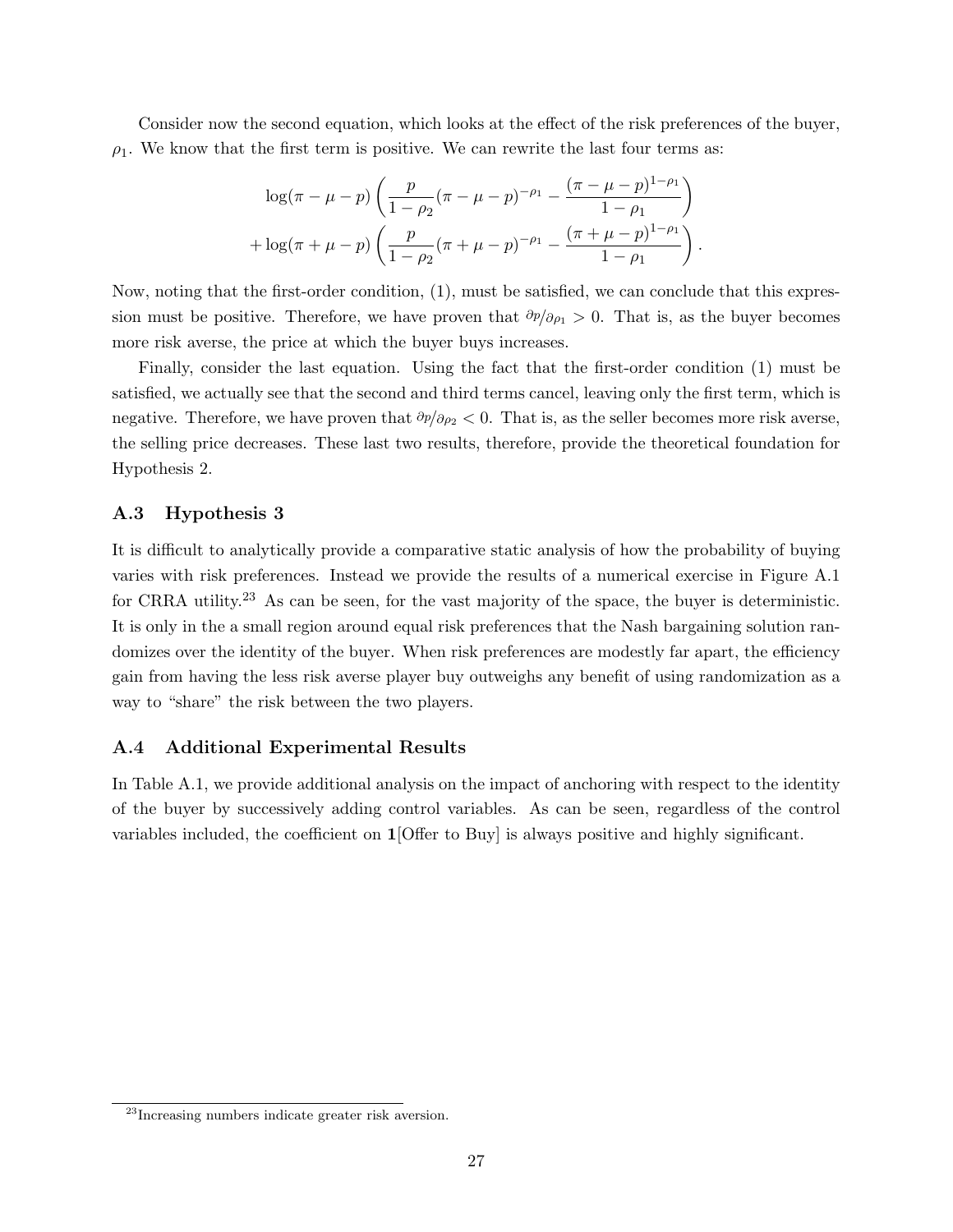| [Offer to Buy]                                                                                                          | 037<br>$0.276***$ (0.0)             | 0.038)                                                                                | 0.038                                                                                                                                                | 0.038                                                                                         | 0.094<br>$0.324***$                                                                                                                                                                                                                            |                                                                                                                                                                                                                                                                                                                                                                               |
|-------------------------------------------------------------------------------------------------------------------------|-------------------------------------|---------------------------------------------------------------------------------------|------------------------------------------------------------------------------------------------------------------------------------------------------|-----------------------------------------------------------------------------------------------|------------------------------------------------------------------------------------------------------------------------------------------------------------------------------------------------------------------------------------------------|-------------------------------------------------------------------------------------------------------------------------------------------------------------------------------------------------------------------------------------------------------------------------------------------------------------------------------------------------------------------------------|
| Own $\rho$                                                                                                              |                                     |                                                                                       |                                                                                                                                                      |                                                                                               |                                                                                                                                                                                                                                                |                                                                                                                                                                                                                                                                                                                                                                               |
| )<br>ther $\rho$                                                                                                        |                                     | $(0.122)$<br>$(0.135)$<br>$\begin{array}{c} 0.276*** \\ -0.019 \\ -0.016 \end{array}$ |                                                                                                                                                      |                                                                                               |                                                                                                                                                                                                                                                |                                                                                                                                                                                                                                                                                                                                                                               |
| <b>Own Fairness</b>                                                                                                     |                                     |                                                                                       | $\begin{array}{c} (0.122)\\ (0.135)\\ (0.005)\\ (0.007) \end{array}$<br>$\begin{array}{r} 0.277**\\ -0.020\\ -0.014\\ -0.003\\ -0.003\\ \end{array}$ | $\begin{array}{c} (0.122) \\ (0.135) \\ (0.005) \\ (0.007) \\ (0.012) \\ (0.009) \end{array}$ | $\begin{array}{l} (0.116)\\ (0.131)\\ (0.005)\\ (0.006)\\ (0.011)\\ (0.012)\\ (0.010)\\ (0.010)\\ (0.006) \end{array}$<br>$-0.022$<br>$-0.021$<br>$-0.001$<br>$-0.004$<br>$-0.003$<br>$-0.003$<br>$-0.003$<br>$-0.003$<br>$-0.001$<br>$-0.003$ | $\begin{array}{l} (0.116) \ (0.130) \ (0.005) \ (0.006) \ (0.011) \ (0.012) \ (0.010) \ (0.010) \ (0.006) \ (0.015) \ (0.015) \end{array}$                                                                                                                                                                                                                                    |
| Other Fairness                                                                                                          |                                     |                                                                                       |                                                                                                                                                      |                                                                                               |                                                                                                                                                                                                                                                |                                                                                                                                                                                                                                                                                                                                                                               |
| $\frac{1[(14, 26)]}{1[(12, 28)]}$<br>$\frac{1[(12, 28)]}{1[ {{\rm{Offer}}~{\rm{ to}}~{\rm{Buy}}}] \times {\rm{Price}}}$ |                                     |                                                                                       |                                                                                                                                                      |                                                                                               |                                                                                                                                                                                                                                                |                                                                                                                                                                                                                                                                                                                                                                               |
|                                                                                                                         |                                     |                                                                                       |                                                                                                                                                      |                                                                                               |                                                                                                                                                                                                                                                |                                                                                                                                                                                                                                                                                                                                                                               |
|                                                                                                                         |                                     |                                                                                       |                                                                                                                                                      |                                                                                               |                                                                                                                                                                                                                                                |                                                                                                                                                                                                                                                                                                                                                                               |
| Price                                                                                                                   |                                     |                                                                                       |                                                                                                                                                      |                                                                                               |                                                                                                                                                                                                                                                | $\begin{array}{l} \text{13.3}\ \text{13.3}\ \text{24.4}\ \text{35.5}\ \text{46.5}\ \text{57.6}\ \text{68.6}\ \text{79.6}\ \text{79.6}\ \text{80.6}\ \text{99.6}\ \text{10.6}\ \text{13.6}\ \text{14.6}\ \text{15.6}\ \text{16.6}\ \text{17.6}\ \text{18.6}\ \text{19.6}\ \text{19.6}\ \text{19.6}\ \text{19.6}\ \text{19.6}\ \text{19.6}\ \text{19.6}\ \text{19.6}\ \text{19$ |
| <b>Communication</b>                                                                                                    |                                     |                                                                                       |                                                                                                                                                      |                                                                                               |                                                                                                                                                                                                                                                |                                                                                                                                                                                                                                                                                                                                                                               |
| Constant                                                                                                                | $\overline{20}$<br>$0.361***$ (0.0) | $0.376***$ (0.021)                                                                    | (0.044)<br>$0.379***$                                                                                                                                | (0.046)<br>$0.372***$                                                                         | (0.068)<br>$0.215***$                                                                                                                                                                                                                          | (0.075)                                                                                                                                                                                                                                                                                                                                                                       |
| <b>Jbservations</b>                                                                                                     | 1054                                | $\frac{1054}{ }$                                                                      | $\frac{1054}{1054}$                                                                                                                                  | $\overline{1054}$                                                                             | $\frac{1054}{1054}$                                                                                                                                                                                                                            | 1054                                                                                                                                                                                                                                                                                                                                                                          |
|                                                                                                                         | 1.077                               | 1.077                                                                                 |                                                                                                                                                      | 1.077                                                                                         |                                                                                                                                                                                                                                                | 1.087                                                                                                                                                                                                                                                                                                                                                                         |

| י<br>ו<br>֖֖֖֖֖֖֧ׅ֖ׅ֖֖֚֚֚֚֚֚֚֚֚֚֚֚֚֚֚֚֚֚֚֚֚֚֡֝֝֬֝֬<br>֧֧֧֧֧֧ׅ֧֛֛֛֚֚֚֚֚֚֚֚֚֚֚֚֚֚֚֚֚֚֚֚֚֚֚֚֚֚֬֡֓֕֩֩֓֡֟֓֡֜֩֓֓֡֓֞֡֜֓֜֜<br>I<br>l |
|------------------------------------------------------------------------------------------------------------------------------|
| ſ<br>j                                                                                                                       |
|                                                                                                                              |
| J<br>֕<br>l                                                                                                                  |
| i<br>Si<br>j                                                                                                                 |
| )<br>)<br> }<br>.<br>.<br>.<br>.<br>è<br>(                                                                                   |
| ١<br>i<br>י<br>י<br>ı                                                                                                        |
| أ<br>أ<br>į                                                                                                                  |
| ֚֚֚֚֚֡<br>֧֧֧֧֧֧֧֧֧֧֧ׅ֧֧֧֧ׅ֚֡֜֡֡֡֡֡֡֡֡֡֡֡֟֩֩<br>i<br>İ                                                                       |
| l<br>$\ddot{\phantom{0}}$<br>י<br>גול<br>'<br> }<br>ì                                                                        |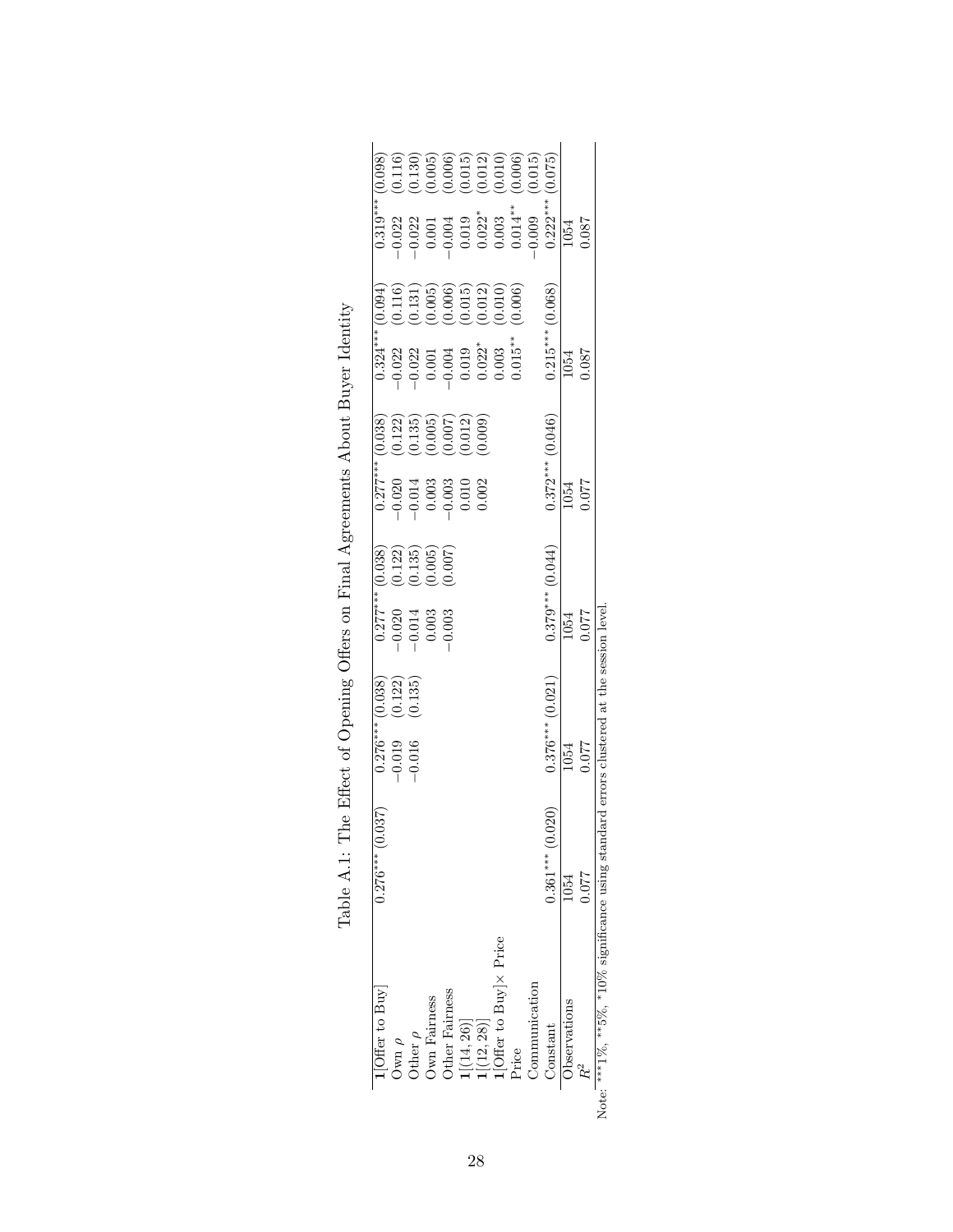Figure A.1: Probability That Player 1 Buys Given Risk Preferences



Note: The black shaded area denote the region of the parameter space in which the NBS randomizes over the identity of the buyer. In the upper-left region, where player 1 is sufficiently more risk averse than player 2, then the NBS specifies that player 1 never buys. Similarly, in the lower-right region where player 1 is sufficiently less risk averse than player 2, the NBS specifies that player 1 always buys.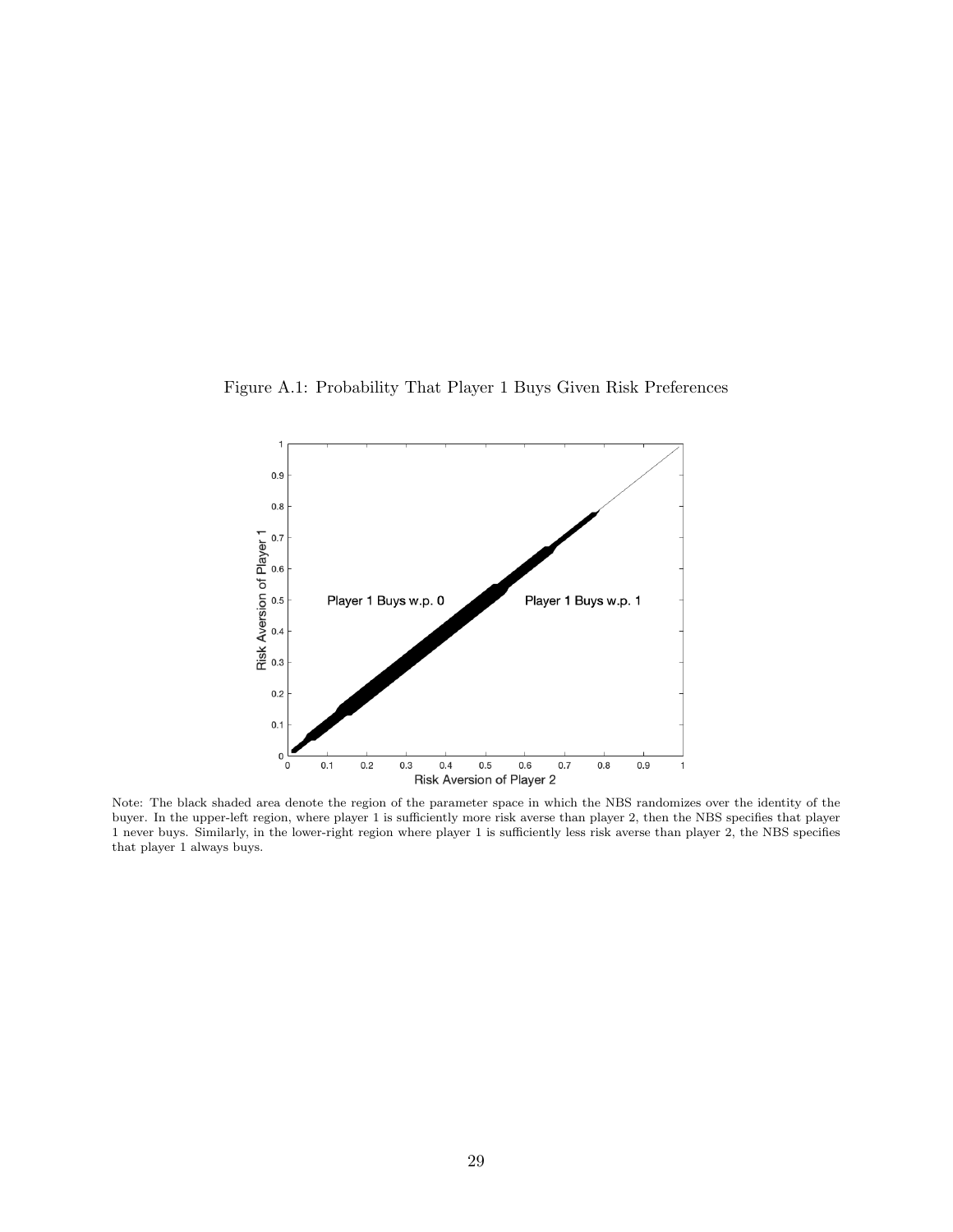# B Instructions For No-Communication Treatment

### Welcome

You are about to participate in a session on interactive decision-making. Thank you for agreeing to take part. The session should last about 90 minutes.

You should have already turned off all mobile phones, smart phones, tablets and all other such devices by now. If not, please do so immediately. These devices must remain switched off throughout the session. Place them in your bag or on the floor besides you

The entire session, including all interaction between you and other participants, will take place on an assigned computer. You are not allowed to talk or otherwise communicate with the other participants in any other way during the session. You are asked to follow these rules throughout the session. Should you fail to do so, we will have to exclude you from this (and future) session(s).

We will start with a brief instruction period. Please read these instructions carefully. They are identical for all participants in this session with whom you will interact. If you have any questions about these instructions now, or at any other time during the experiment, then please raise your hand.

## Structure of the session

This session has two parts. Instructions for part 1 are detailed below. Part 2 consists of a survey and individual choice questions. Instructions for part 2 will be given once part 1 has been completed. Parts 1 and 2 are independent.

### Compensation for participation in this session

You will be able to earn money for your decisions in both parts of this session. What you will earn from part 1 will depend on your decisions, the decisions of others and chance. Further details are given below. What you will earn from part 2 will only depend on your decisions and chance. Further details will be given after part 1 has been completed. In the instructions, and in all decision tasks that follow, payoffs are reported in Dollars (USD). Your final payment will be the sum of your earnings from the two parts. Final payment takes place in cash at the end of the session. Your decisions and earnings in the session will remain anonymous.

### Instructions for Part I

Part 1 is structured as follows:

- 1. Part 1 consists of 9 periods.
- 2. At the beginning of a period, you will be randomly paired with another participant.
- 3. During the period, you will interact only with the participant you have been paired with for that period. We refer to this participant as your match.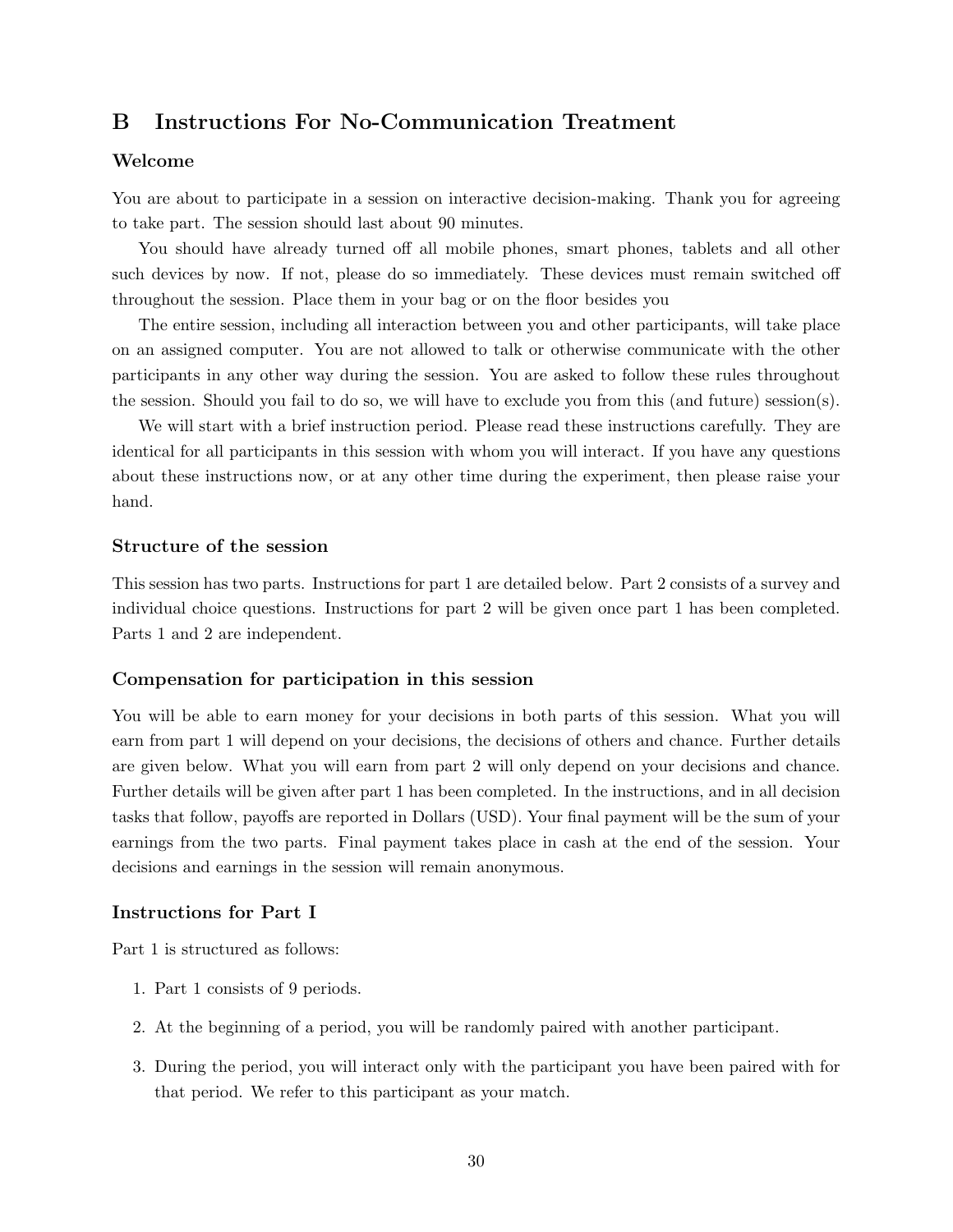## Description of a period

- 4. You and your match are equal owners of a partnership; however, because of a dispute, the partnership must now be dissolved.
- 5. During the period you and your match will negotiate the dissolution of the partnership. That is, you will negotiate a purchase price, as well as which party buys the other's share and which party sells their share of the partnership.
- 6. The value from owning the partnership is not known with certainty. In particular, the partnership will take one of two possible values, with each amount being equally likely to be the actual value.
- 7. At the beginning of the period, you and your match will be given a list of possible values from owning the partnership. Neither you nor your match will know the actual value from owning the partnership until the end of the period. Only at this point will the true value be determined by randomly selecting from the list of possible amounts.
- 8. Negotiations will take place through the computer interface. You will have 4 minutes in which to negotiate. The time limit is binding: if you and your match do not reach an agreement during this time limit you will both receive zero for the period.
- 9. During the negotiation time, you may make offers at any time. An offer specifies a purchase price and whether you wish to buy your match's share of the partnership or sell your share of the partnership. The only restrictions on the offers you can make are: 1) the offer must be larger than zero, and 2) the offer must be less than the smallest possible value for the partnership. The computer interface will ensure these restrictions are met. Finally, only the current offer, that is the most recent offer made by a participant, can be accepted by the other participant.
- 10. An agreement is reached when either you or your match accept the other's current offer. Once an offer has been accepted, negotiations for the period end.
- 11. If you and your match reach an agreement, then the party who sells their share will receive the agreed upon purchase price, while the party who buys the other's share of the partnership will receive the realized value from owning the partnership less the purchase price. That is, the party who sells will receive a fixed payment, while the payoff of the party who buys is uncertain, since it depends on the realized value from owning the partnership.
- 12. A period is ended either by an agreement or by the elapse of the negotiating time limit. At the end of a period.
- 13. At the end of a period the purchase price (in the event of an agreement), value from owning the partnership, as well as your payoff for the period and that of your match will all be determined and displayed.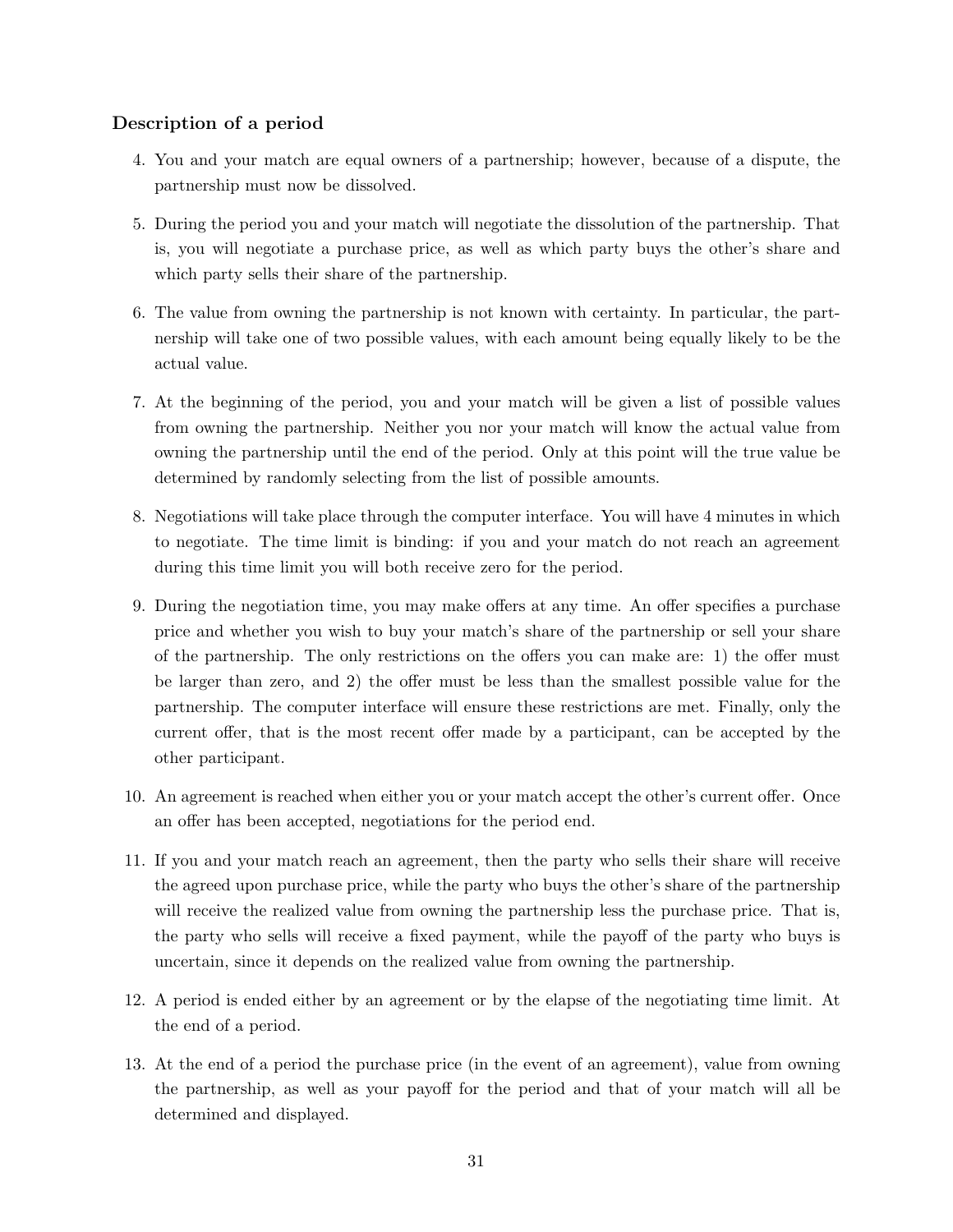## The end of part 1

- 14. After a period is finished, you will be randomly paired for a new period. Note that, each period, you are matched in such a way that you will never interact with the same participant more than once. Part 1 consists of 9 such periods.
- 15. At the end of part 1 that is, after the ninth period one period will be selected at random. The payoff you gained during the selected period will be used to as your final payoff for part 1.
- 16. After your final payoff for part 1 has been calculated, the session will move on to part 2. Instructions for part 2 will be displayed on your computer terminal. Please read them carefully  $\frac{1}{2}$  and proceed through part 2 at your own pace.

# Making and Accepting Offers

#### An example  $\mathbf{r}$  is an example of use  $\mathbf{r}$  interface  $\mathbf{r}$

The following screenshot is used as an example to illustrate how to use the computer interface to make and accept offers. The screen for both parties is identical.

Please note that the possible sizes of the pie and the offers shown on the screen are not values that you will see during the session itself. They have been selected for illustrative purposes only.



## Key

- 1. Period number box: The number of the current period.
- $\overline{X}$ 2. Proposal history box: This shows the history of offers you and your match have made.